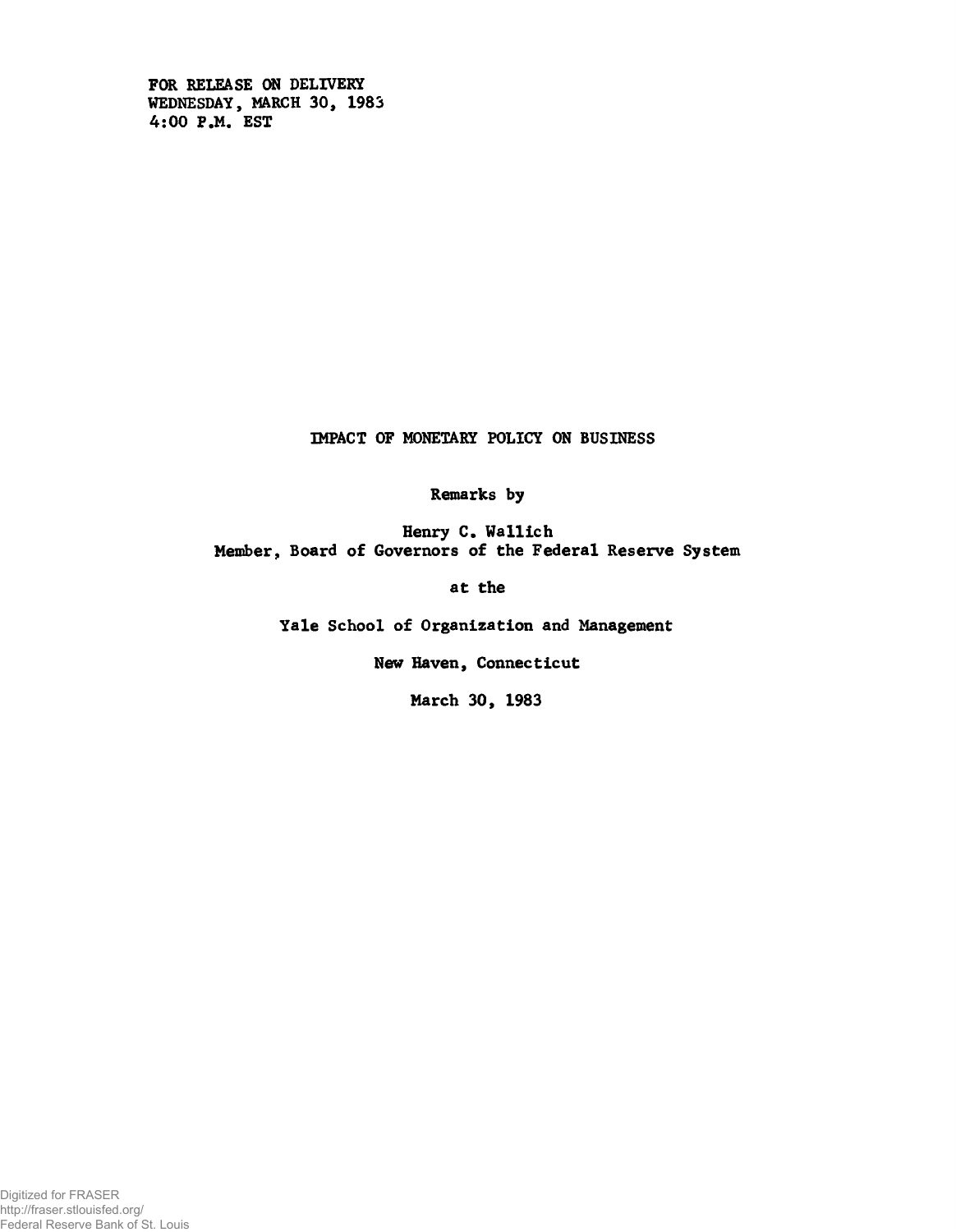#### IMPACT OF MONETARY POLICY ON BUSINESS

**Remarks by**

**Henry C. Wallich Member, Board of Governors of the Federal Reserve System**

**at the**

**Yale School of Organization and Management**

**New Haven, Connecticut**

**March 30, 1983**

**It gives me great pleasure to speak at Yale on the relation of monetary policy and business. For 23 years, beginning in 1951, it was part of my job here as professor of money and banking to lecture on this very subject. As is the norm in economics, the questions have remained the same in the course of the years but the answers have changed considerably. Truth in economics is very relative. In 1951, I would have told you that monetary policy was an interesting subject, but not a very major element in managing the economy. Most of the burden of promoting full employment, growth, and price stability, I would have said, rested on fiscal policy. Monetary policy was not altogether impotent, as many of its critics asserted, but theoretical reasoning as well as survey results had clearly established that businessmen paid little attention to interest rates. Moreover, I would have gone on, the economy was extremely liquid owing to the backwash of war finance. Small changes in interest rates could not be expected to have more than marginal effects. I might have noted also that during the 1920\*8 things had been**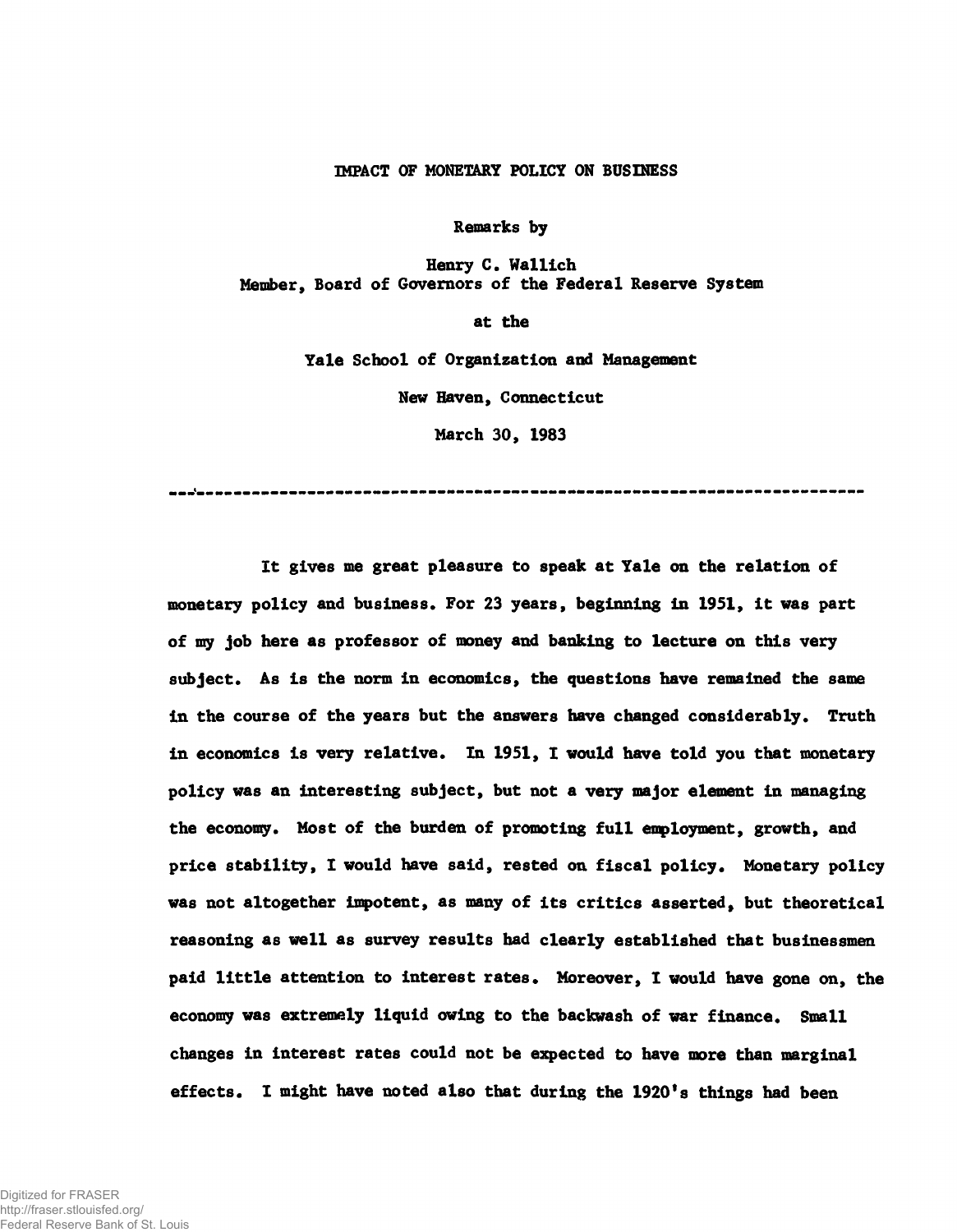**somewhat different. There had been a time when money seemed to matter, and when a change in the discount rate was front-page news. That kind of remark was always good for a laugh from the better-read students.**

**Today, things have changed once more. A cut in the discount rate would indeed be front-page news. The prospects of such an event are discussed daily in the financial pages. Wide differences of opinion exist as to the right monetary policy. But there is little difference as to the importance attributed to the subject.**

**I shall not go into the evolution of thought and events which has brought us to our present condition. That is taught most ably here at Yale (if perhaps not from quite as wide a variety of points of view as it was before Willy Fellner and I left in the early 1970's). The more recent evolution of the role of money is related very importantly, although by no means exclusively, to the inflation that began in the middle 1960's. Monetary policy has had a good deal to do with this inflation, sometimes** *»s ffCi* **active cause, at others by its insufficiently restraining stance. That the inflation subsequently was brought down from the double-digit range to one-half or even less, on the other hand, can probably be fairly attributed in large part to monetary policy. In talking a'»cut the impact of monetary policy on business, therefore, I shall have to say a good deal about the impact of inflation upon business. In the final part of my paper, I shall also have something to say about how the impact of inflation, and indeed inflation itself, could be better controlled than we are doing right now.**

 $-2-$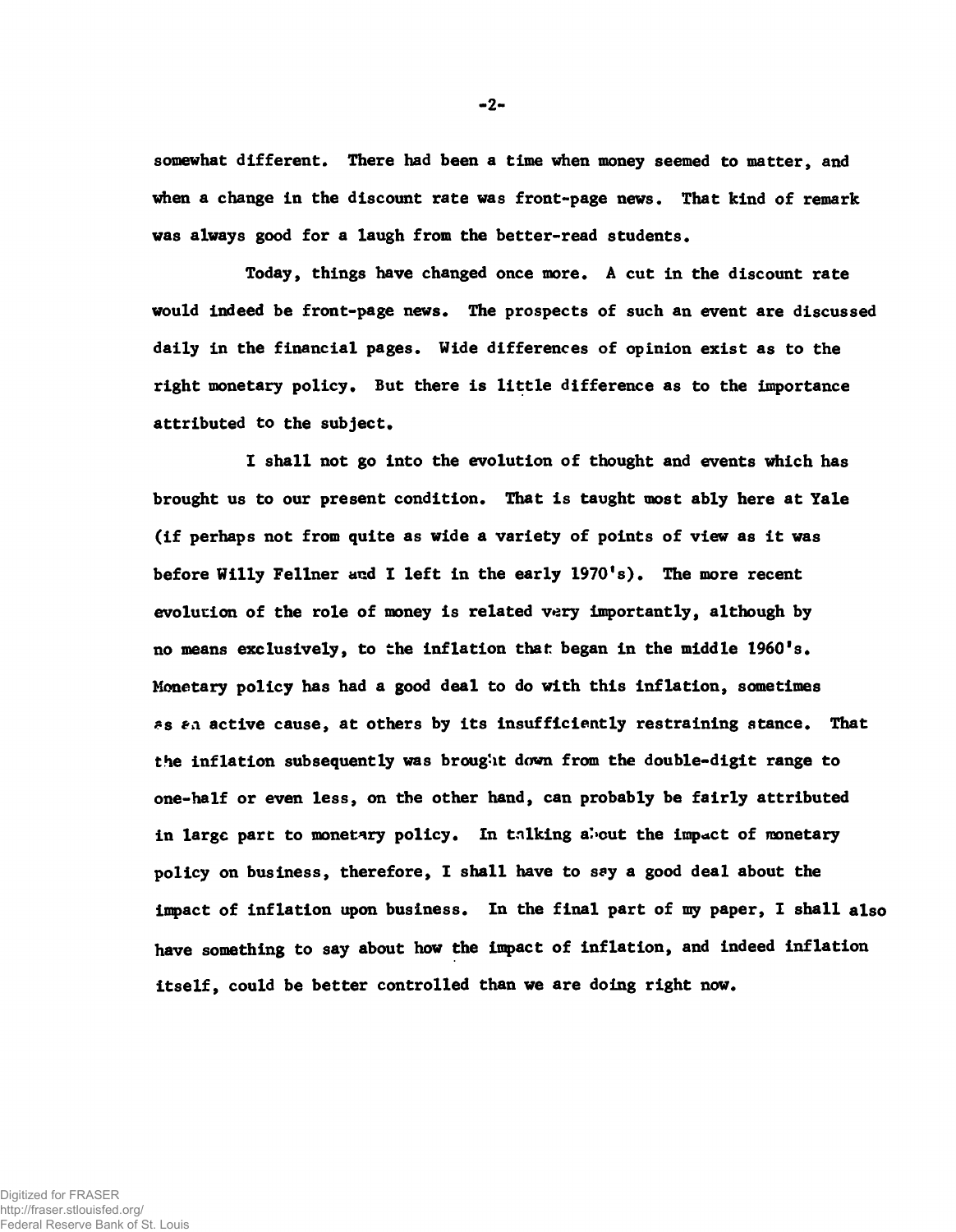#### Inflation and Business

**The interaction of Inflation and business has changed in the course of the years. The classical view is represented by Joseph Schumpeter. Schumpeter saw the inflation process driven by the businessman, the entrepreneur, who borrowed from the bank in order to finance a new project. This would increase the money supply, and drive up prices. Consumer purchasing power would lag, consumption would lose share in the national product relative to investment. Once the cycle or succession of cycles had run their course, the process would be reversed. Investment and money creation would slow down, consumption would catch up, prices would fall as new products poured from the factories. The whole episode could be viewed as beneficial not only to the businessman but to all participants in the economy.**

**The Schumpeterian model suggests that business might view inflation as a positive factor, or at least as an acceptable and probably minor evil\* I believe that until not very long ago that was the representative attitude of American business. In the course of the years, to be sure, the positive effects of inflation seemed to diminish. But the actions needed to bring it to a halt, through tighter fiscal and monetary policy, tended to be viewed as too painful to justify a determined attempt at stabilization. On a purely impressionistic basis, however, I believe that this attitude also has changed significantly. Today there seems to be more widespread support on the part of business for an effort to end inflation. Because that effort, which has been going on for several years, impinges with unequal severity upon different industries and different businesses, reactions are bound to cover a wide spectrum.**

Digitized for FRASER http://fraser.stlouisfed.org/ Federal Reserve Bank of St. Louis **- 3-**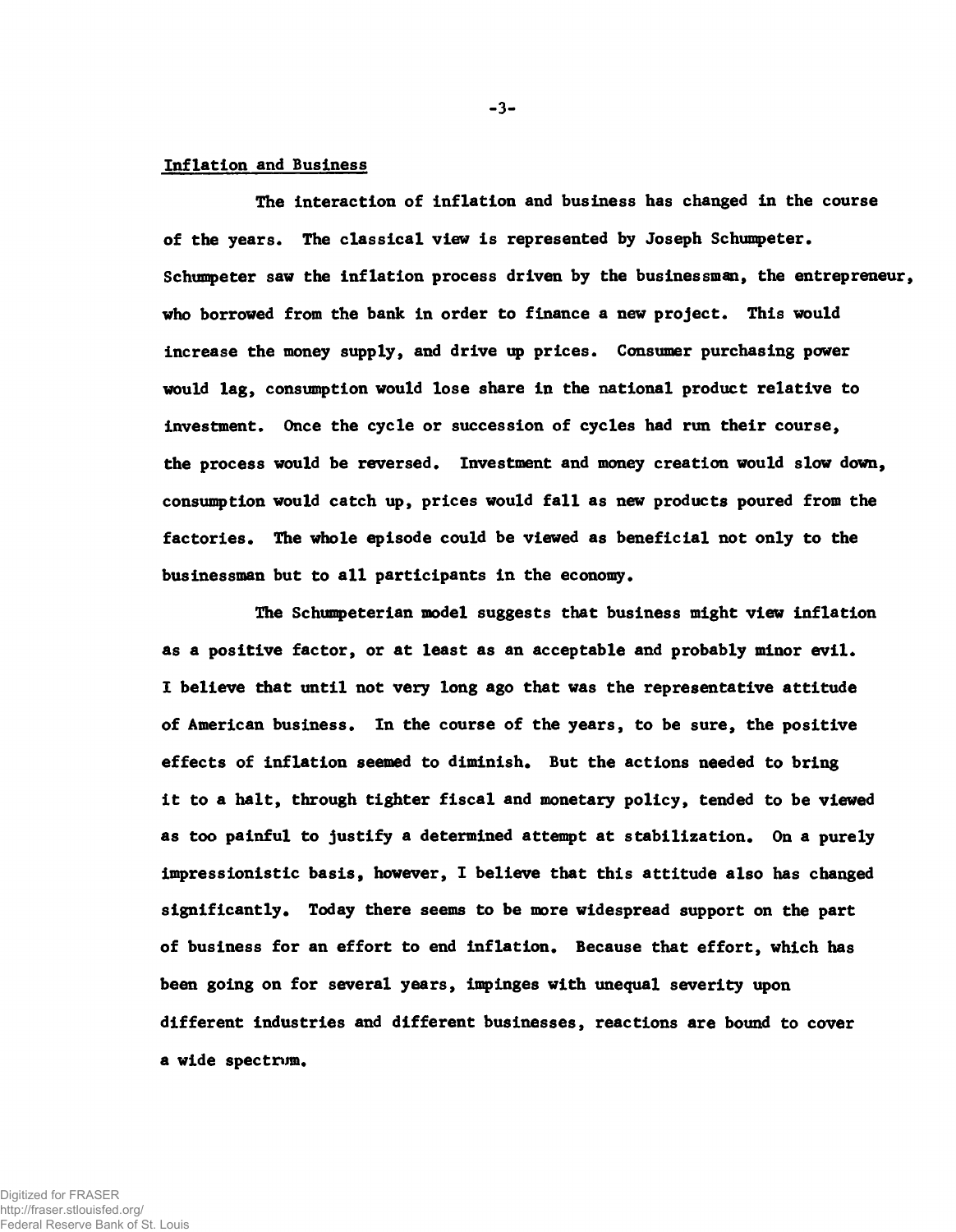### Costs of Inflation

**Inflation, of course, is only in part responsible for the course of the economy over the last 15 or 20 years. But it has been closely connected with many of the difficulties we have had. Few businessmen can be satisfied with developments as this period progressed. Over the years, productivity gains almost disappeared, growth was disappointing, the economy became increasingly stagnant. Unemployment is at postwar record levels. Corporate profits have diminished drastically as a share of GNP. The value of American business as measured by stock-market indexes is low by earlier standards. Even at their recent highs, the levels of the Dow-Jones and the Standard & Poor's averages in real terms, i.e., adjusted for the rise in the general level of prices, today are at the levels of the mid-1950's. At their lows of last year, deflated, these indexes were at the levels of the early 1950's. The market value of total equity in American business, similarly adjusted, now stands at about the level of 1964. Except for the present recovery of the dollar from earlier lows -- itself sharply below the parities of the 1960's — U.S. per capita income woulu rank below that of at least a half-dozen other countries. Our share in world trade, even though our economy has become much more open, has shrunk from 18 percent in 1950 to 12-1/2 percent in 1981. Here at Yale, it seems appropriate to note also that Mr. Tobin's "q," according to an estimate of the staff at the Federal Reserve Bank of Boston, dropped below 0.6 in the fourth quarter of 1981 and even now probably is no higher than 0.7. Meanwhile, foreign competition is pressing so hard upon us that American business increasingly seems to be going protectionist.**

Digitized for FRASER http://fraser.stlouisfed.org/ Federal Reserve Bank of St. Louis •4'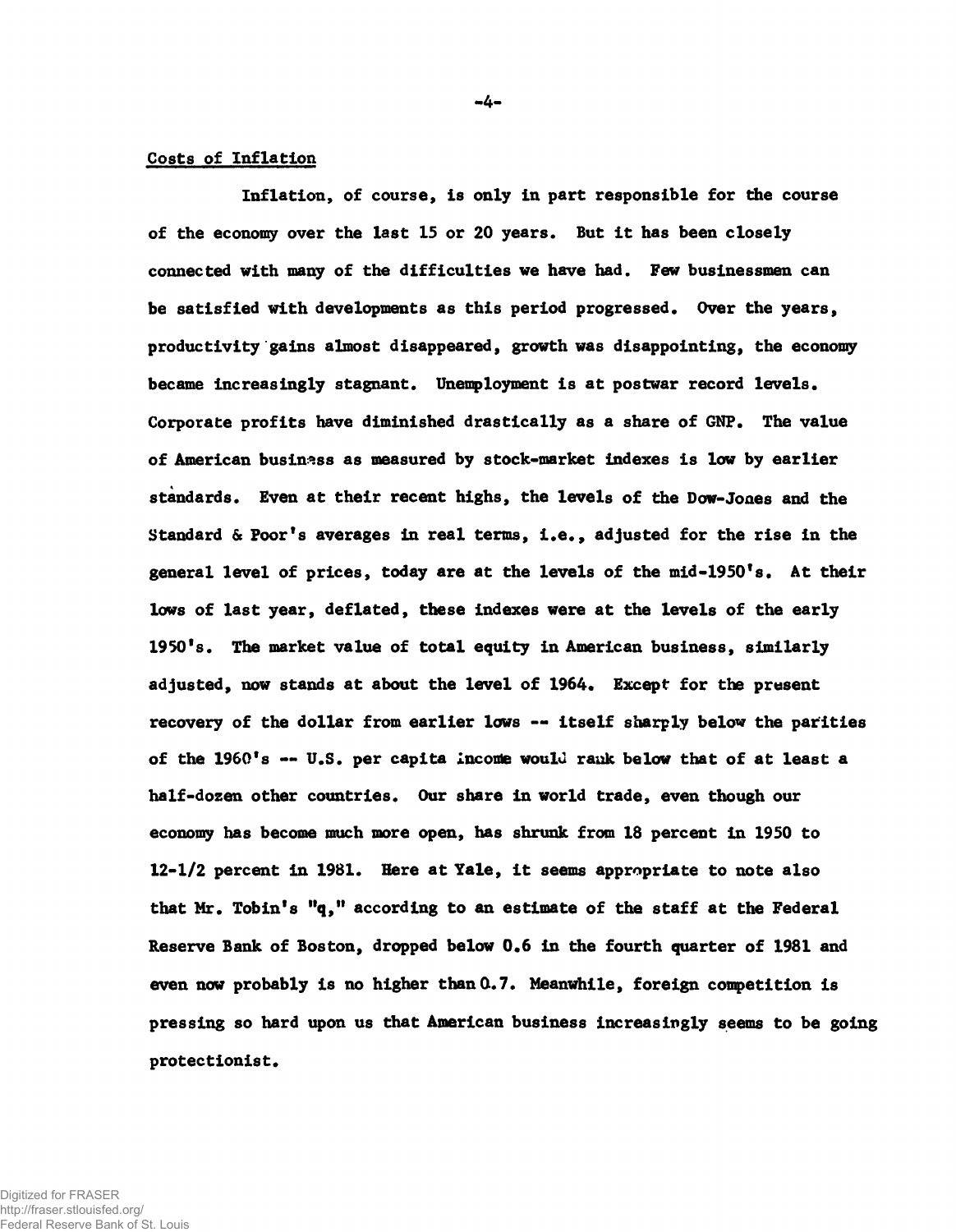## Accounting Problems

**While the results are plain, the channels through which inflation affects business, which in turn relate to the impact on business of monetary policy, seem to have been hard for business to come to grips with. Now, as you know, is the season for corporate annual reports. I have less time to spend on this literature than I would like, and I generally look for only two pages. One is the CEO's opening statement. When I read — less frequently this time around ~ "the year 1982 was another record year for your company ...," and I then go on to be informed that the increase of sales or profits was less than the rate of inflation, my economist's heart sinks. Is money illusion really still that pervasive?**

**I then search in the back of the book for the inflation-adjusted earnings statements mandated by the Financial Accounting Standards Board since September 1979. I am glad to say that the kind of comment one used to encounter there a couple of years ago — to the effect that "we are required by FASB to present these numbers. We do not believe that they have any significance for the conduct of our business" — has yielded to a more temperate although still skeptical tone. Of course, the corporation is right that general price-level as well as current-value accounting are highly imperfect ways of adjusting for inflation. No set of books — and certainly not one based on original cost — represents "the truth." But, of all forms of self-deception in business, money illusion must be one of the very worst.**

**It is understandable, of course, that management does not enjoy seeing a restatement of its accounts that, by revealing the effects of inventory profits and underdepreciation, frequently reduces operating profits by one-half or more, and that often keeps the picture from becoming altogether**

**-5-**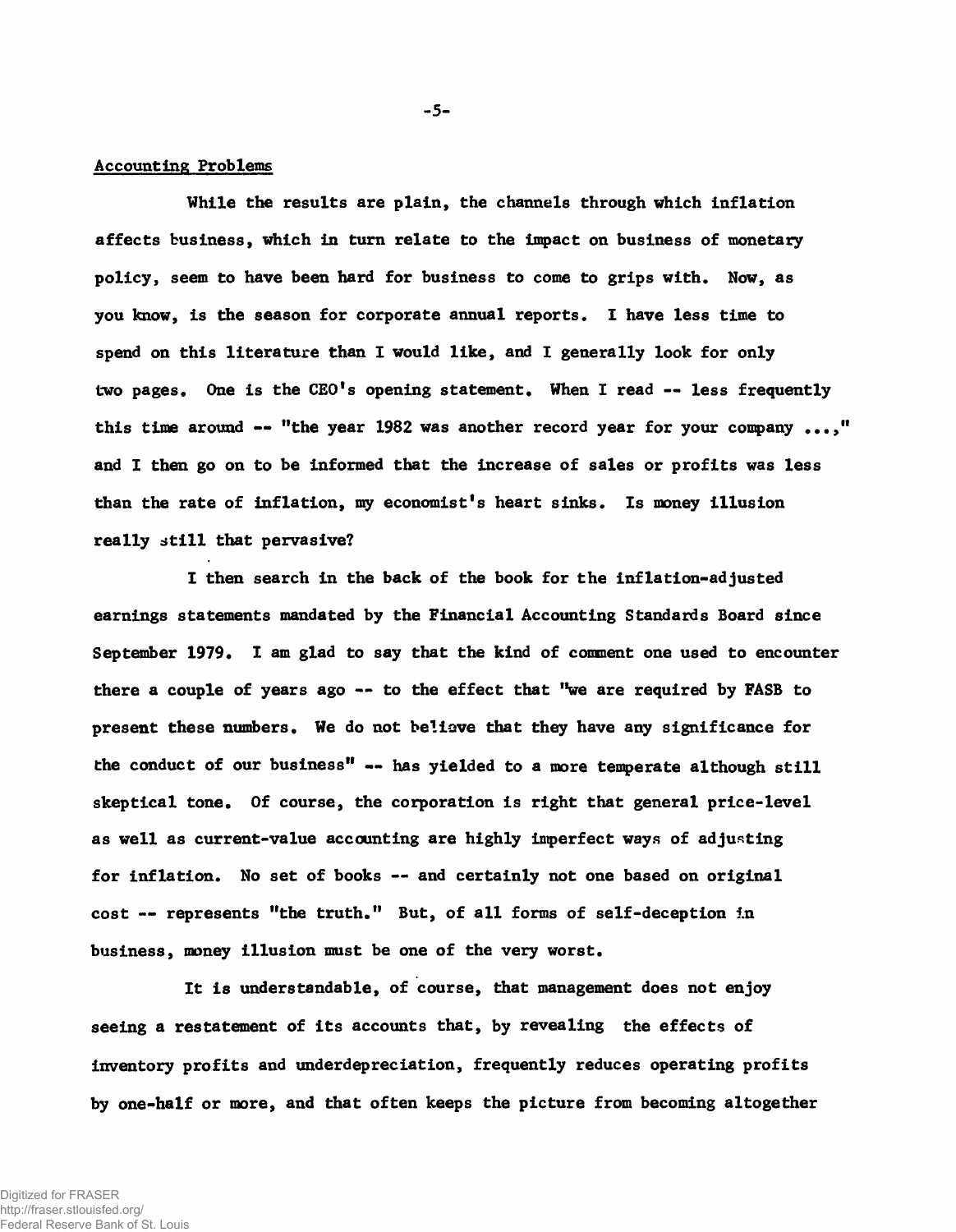**appalling only by allowing for gains from depreciation of net debt. But these restated numbers, in effect, are reflected in the profits data in the national-income accounts adjusted for Inventory Valuation and Capital Consumption Allowances, i.e., in Operating Profits. They are reflected also in the shrinking share of corporate profits in GNP, quite aside from the fact that some 10 percent of Corporate Profits before Tax now — as shown in the national accounts — are accounted for by the "profits" of the Federal Reserve System.**

**Fundamentally, however, one must accept the fact that inflation makes business planning more difficult and more risky even when a realistic effort is made to take it into account. An instance of this that bears closely on monetary policy is what happens to interest rates during inflation. Inflation drives a wedge between nominal and real rates. The real rate is reasonably observable for short-term debt since the rate of inflation is not likely to vary greatly over the life of a 90-day loan. For longer term money, however, it is the expected rate that counts, and expectations of inflation can differ. Surveys seem to show, to be sure, a rather remarkable convergence, or at least a strong central tendency for inflation expectations. However, these expectations, in the course of the last few years, have changed substantially and, therefore, must have been subject to a wide margin of error.**

**The failure of the tax system to recognize the difference between real interest and inflation premium compounds this difficulty. The higher the rate of inflation and, therefore, often with a lag, the nominal rate of interest, the more severe is the distortion that results from tax deductibility of the inflation premium. Real interest rates after tax frequently have been negative for borrowers that have profits and pay a tax. For the lender, if he is taxable, the same is the case.**

Digitized for FRASER http://fraser.stlouisfed.org/ Federal Reserve Bank of St. Louis  $-6-$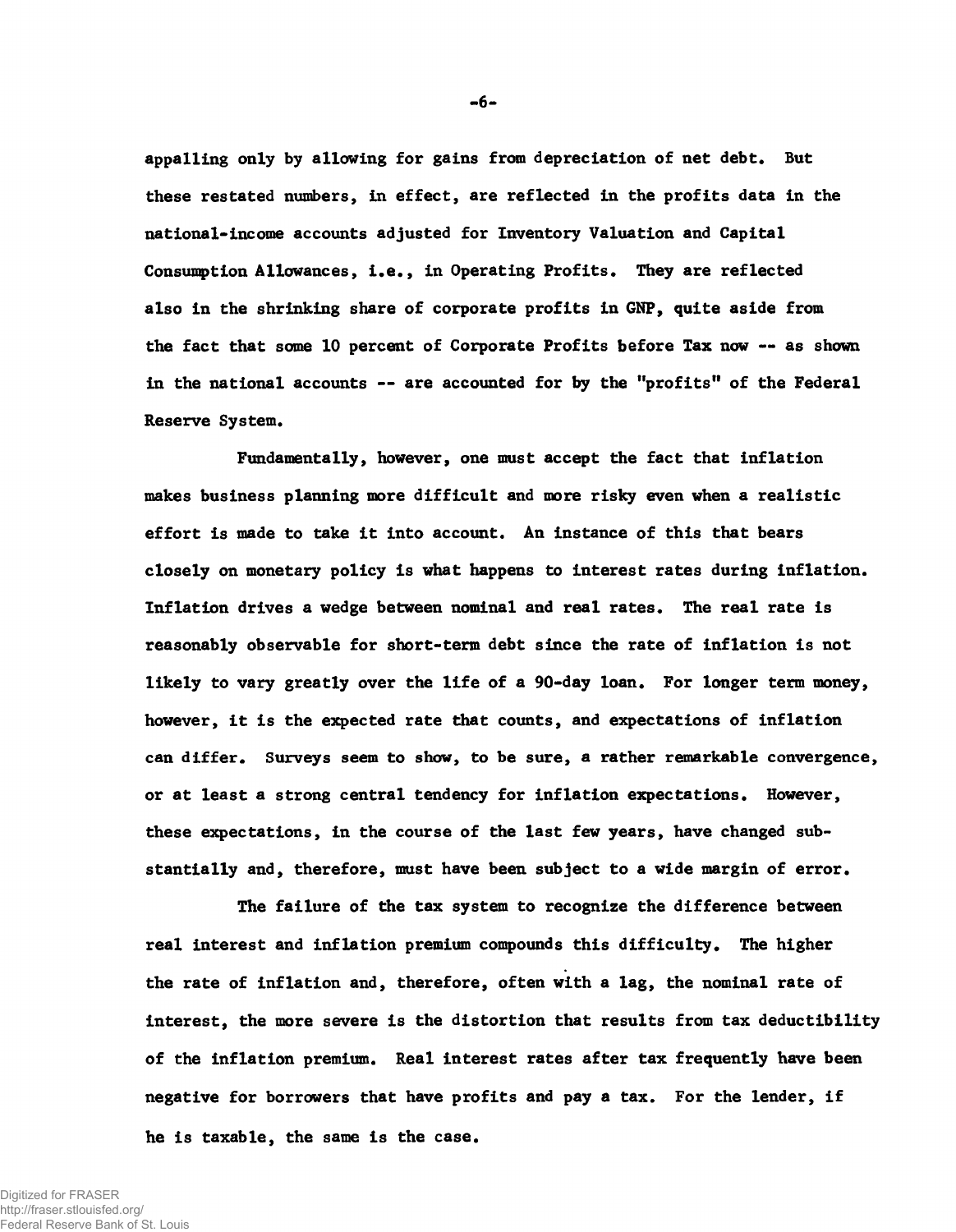**These concepts have now entered the President's Economic Report and the Congressional testimony of the Council of Economic Advisers. I have been unable to get a sense of how far they have entered into business planning.**

**Of course, a negative real rate after tax does not mean that it is advisable to finance a project having a negative return. Conceptually, one must assume that a debt that depreciates with inflation implies the acquisition of an equivalent asset that appreciates at the same inflation rate. The appreciation would enter into profits and would be taxed for an amount equal to the tax subsidy received on the debt. But, there are lags and other complications that in any specific case very probably distort the result. Certainly, I find it difficult to believe that the nominal returns on investments — carried at original cost — have risen sufficiently with inflation to offset the impact of inflation on nominal borrowing costs, even allowing for the tax deductibility of nominal interest expense.**

**These distortions now have diminished considerably thanks to the reduced rate of inflation. For instance, the inventory valuation adjustment, which in 1974 amounted to as much as 33 percent of corporate profits before tax and in 1980 was 20.3 percent, has shrunk to about 5.9 percent of (a much diminished) volume of pre-tax profits in 1982. Inflation expectations as measured by surveys have come down, although less than inflation as measured by present price indexes. All this has been accomplished at great cost and with great pain. Business planning should be possible now on a firmer basis although I do not believe that these results are either sufficient or even viewed generally as sufficiently permanent. Considerable compensation for some of the remaining consequences of inflation, to be sure, such as the inadequacy**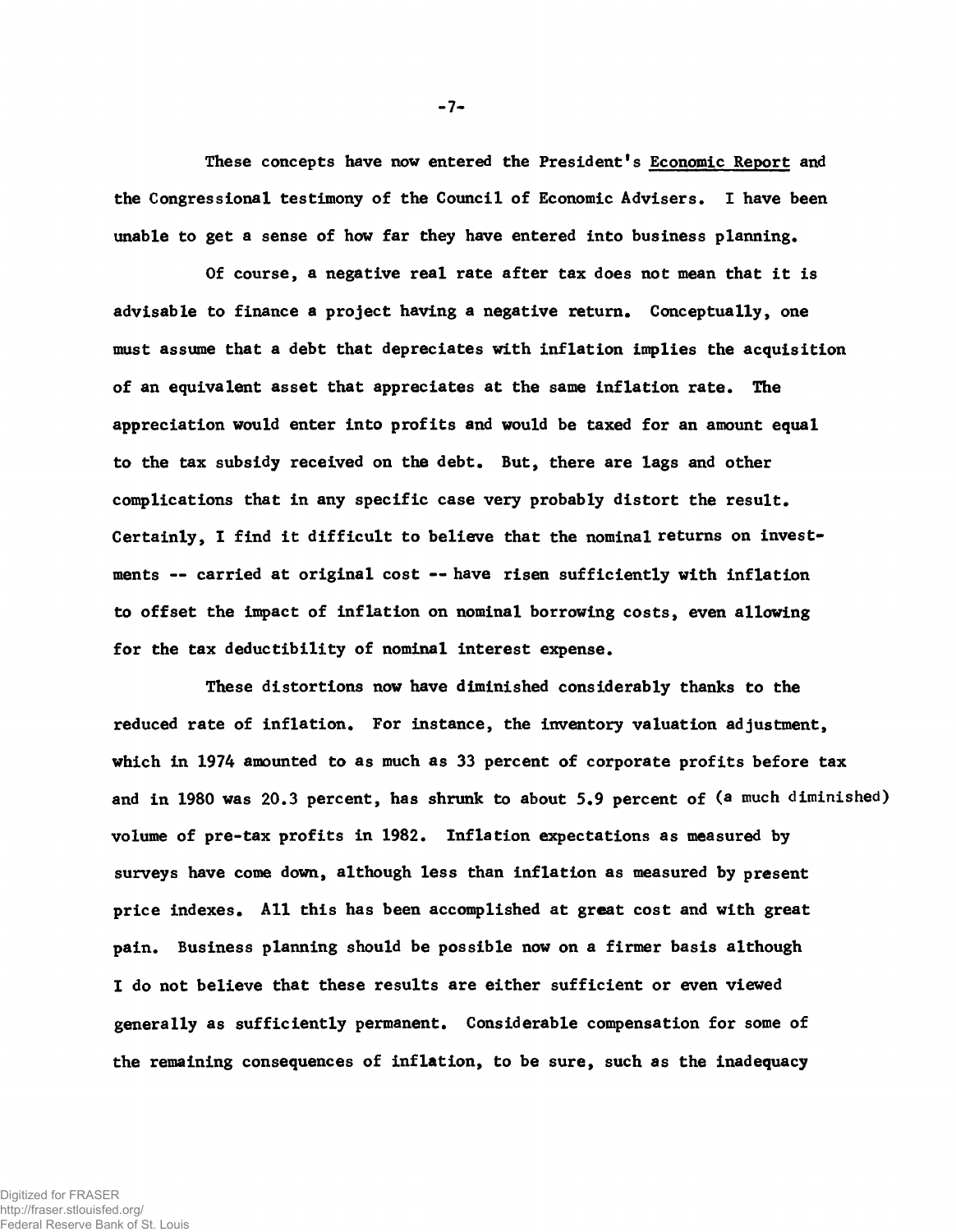**of original cost depreciation,has in the case of new investments been provided by recent tax changes. None of this, however, is a satisfactory substitute for full price stability, or at least for an inflation rate much closer to zero than we have now.**

## **The Cost of Disinflation**

**Let me comment briefly on the thorny question of the cost of disinflation. Critics of monetary policy frequently measure it in terms of the shortfall of output and growth from some potential, and in terms of unemployment in excess of some frictional or inflation-neutral level. The cost thus computed is very high, but the premises of the computation are illusory. We do not have a realistic option of ignoring inflation. We cannot measure the cost of disinflation by comparing it with some dreamland. Certainly we cannot compare it with an economy operating satisfactorily and as if inflation did not exist. Neither can we measure the cost on the assumption that inflation, ignored, would stabilize or otherwise become predictable. As I have noted, inflation, at any level, imposes costs because reliable expectations cannot be formed, because the tax system is not adjusted for inflation, and because existing contracts and the consequences of past decisions cannot quickly be adjusted if at all. Inflation ignored by the policy maker, moreover, as a practical matter is bound to accelerate. There is no satisfactory way of living with Inflation. Business cannot do it, nor can other institutions, as the financial situation of our universities and the salary and pension problems of present and retired faculty make very clear. The cost of disinflation must, therefore, be measured against the realistic option that**

Digitized for FRASER http://fraser.stlouisfed.org/ Federal Reserve Bank of St. Louis -8-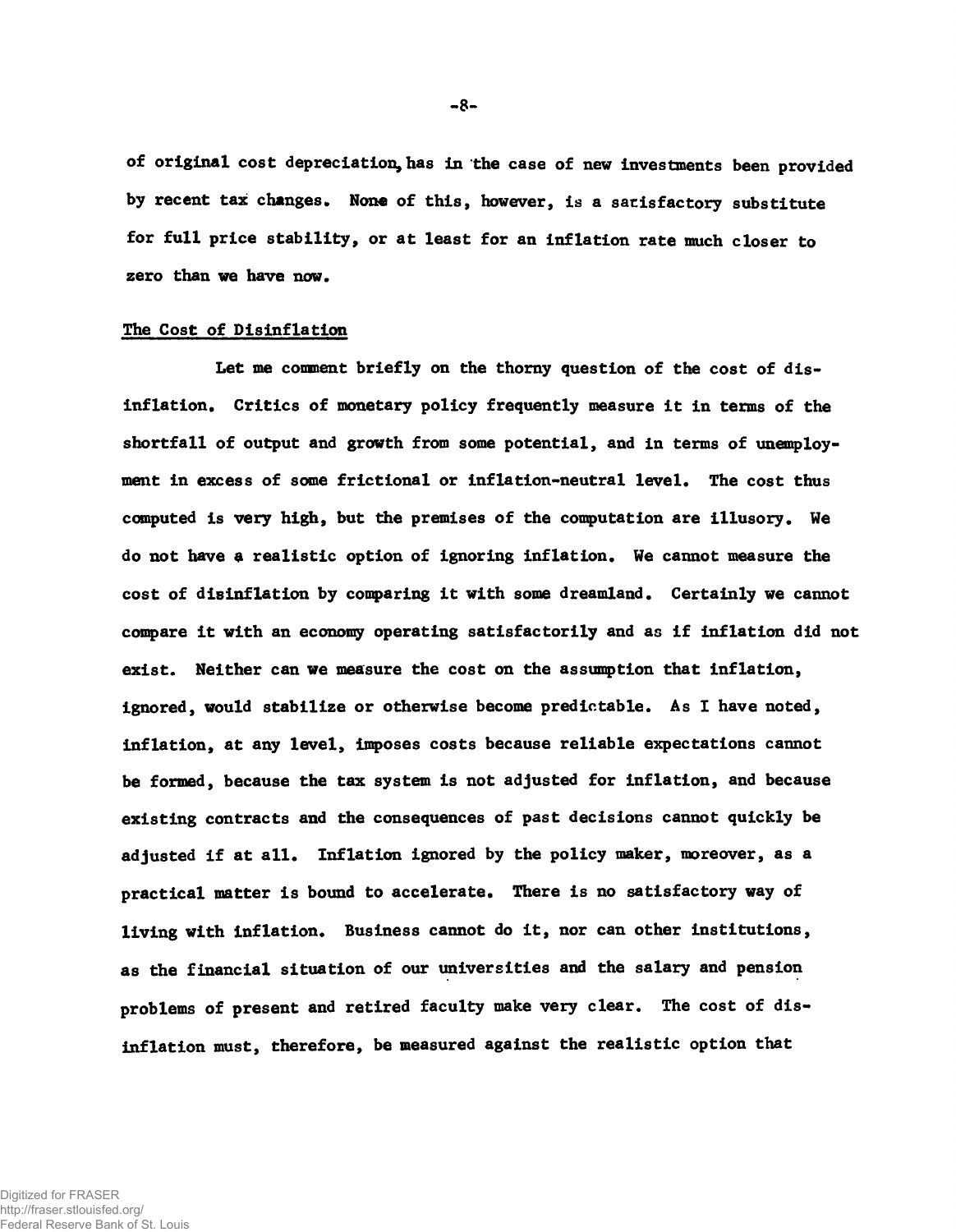**inflation, uncombatted, would impose high costs of its own and, moreover, would almost certainly accelerate. I fee.1, confident that the cost — in present-value terms — of letting inflation run is far higher than the temporary pain of bringing it down.**

**Again as a practical matter, I doubt that private enterprise and the market system, at least in our country, can permanently survive with high and unpredictable inflation. The role of government is bound to increase as more enterprises come in need of public assistance, price controls are tried from time to time, profits erode, and individual saving becomes an unreliable means of providing for the future. The ultimate cost of inflation, in other words, is the loss of the system. Whoever regards this as, indeed, a loss, rather than as an extra dividend on inflationary policies, will have to factor it into his estimates of the probable cost of inflation.**

# **Monetary Policy and the Cost of Disinflation**

**I now would like to examine some of the reasons for this pain and to suggest some ways in which pain could have been reduced and could still be reduced hereafter to the extent that it subsists.**

**In economics, it is taken for granted that optimum results are achieved by using all resources up to the point where cost begins to exceed return. That rule applies also to the use of economic policy instruments, all of which have costs of one sort or another. In politics, unfortunately, the rule seems to be to let George do it and then blame him for any inadequacy of the results. Given that inflation had come about, the best way of dealing with it would have been by a combination of monetary policy, fiscal policy, incomes policy, and moderation in the endless activities through which the**

 $-9-$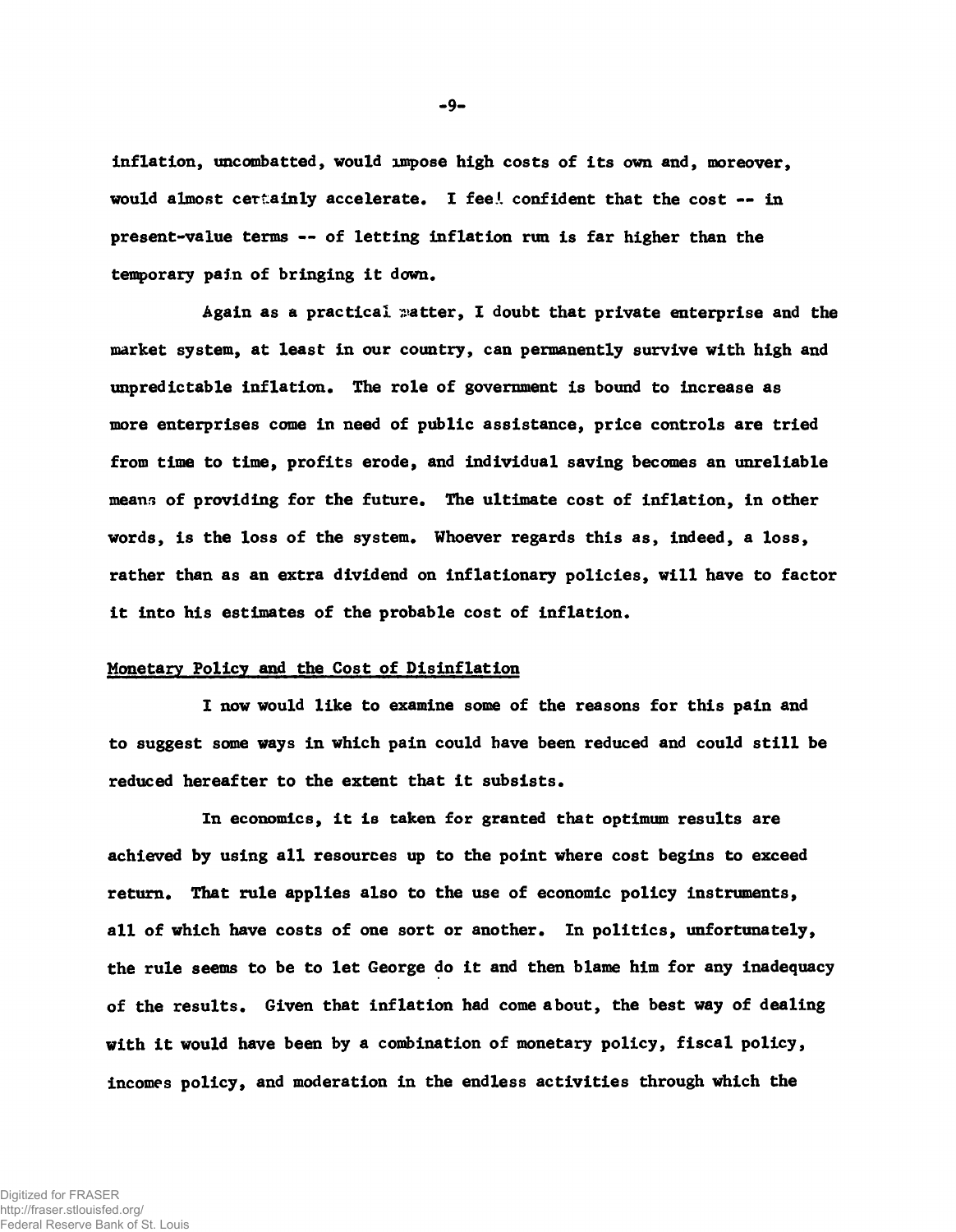**government mandates higher prices, which, in turn, get into wages and COLA's, running from protectionism, to price supports, minimum wage, regulation of all kinds, and all the rest. Instead, virtually the entire burden of dealing with inflation was thrown upon the Federal Reserve. This was done on the convenient pretext that monetary restraint technically is sufficient to prevent inflation or to bring it down, provided one is willing to accept the side effects. Therefore, spending and taxing, regulation and all sorts of government-mandated price increases, as well as private sector price and wage setting, could all go their own ways without regard to inflationary implications.**

**During the late 1940's and the early 1950's, such attitudes would have been very unlikely, given the then prevailing view of the capabilities of monetary** policy. It is a token of the change that has occurred in that regand that **today monetary policy is widely expected to be able to carry this entire burden. And so it can, but at a cost in terms of output foregone and human pain much higher than would be required if a balanced approach to inflation were taken. As it happens, many sectors of business, along with large numbers of unemployed, are among the primary sufferers from this unbalanced approach.**

**So far as the impact on business is concerned, monetary and fiscal policies** differ **in one important point. Monetary policy works principally on investment, fiscal policy principally on consumption. Monetary policy, working principally through interest rates, thereby affects business investment and housing, along with some durable consumer goods. Fiscal policy, working through tax changes and government spending for wages, salaries and transfers, affects primarily consumption, since most income goer, for consumption rather than saving, and since tax reductions predominantly have been applied to personal, not business, income.**

 $-10-$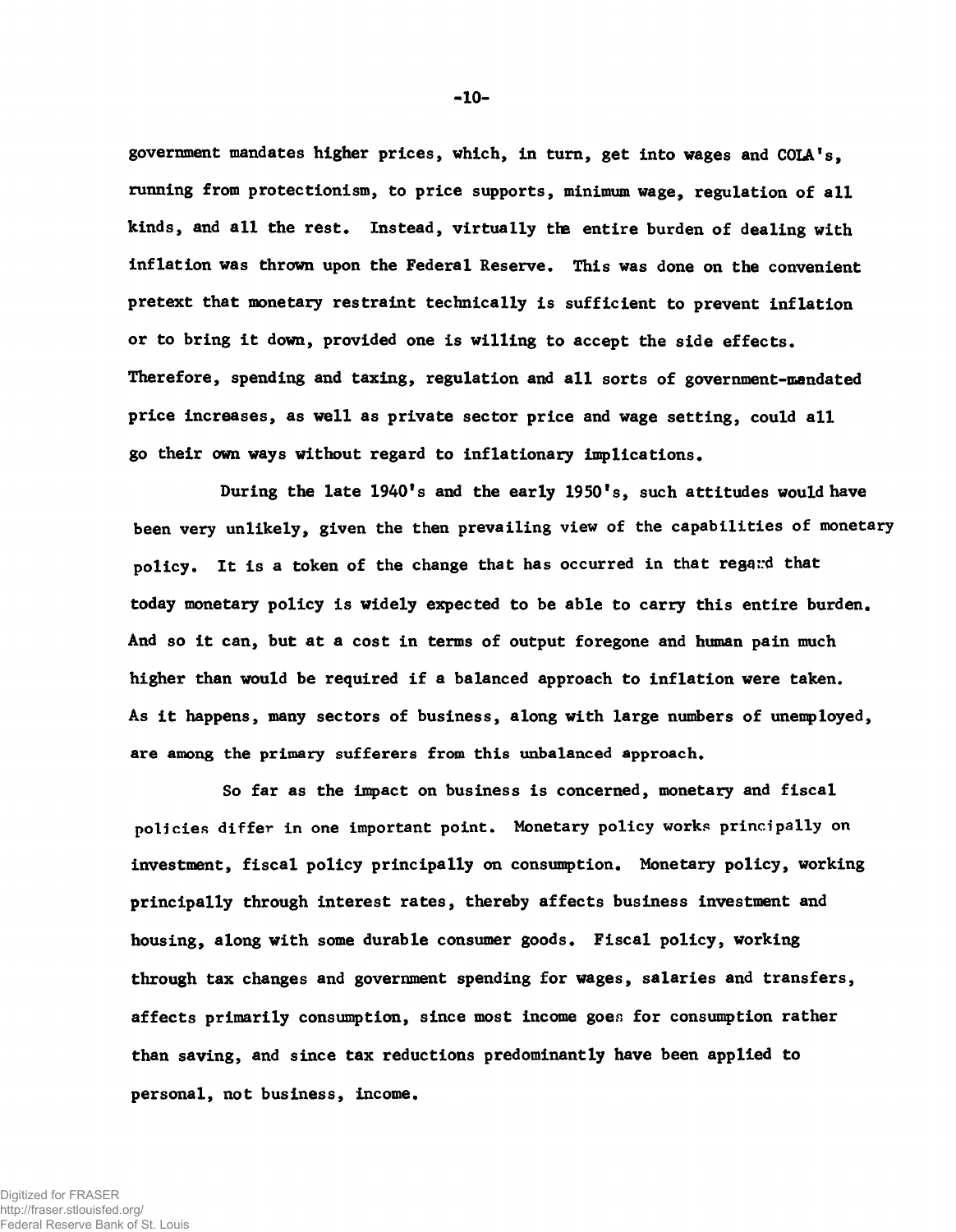**Therefore, by putting the burden of restraining inflation on monetary rather than fiscal policy, an implicit decision is made to pay for disinflation through relatively less investment rather than relatively less consumption. This has damaging consequences for the capital stock of the economy, for future jobs, and for future growth, which I need not spell out in detail.**

**On the other hand, when diminishing inflation allows interest rates to come down, it is in the first instance investment that is stimulated. We are now in that situation. However, so long as the budget deficit remains very large and fiscal policy in that sense very stimulative, real interest rates will be higher and investment lower than would be the case with a more balanced policy.**

**Monetary policy sometimes is said to impact also with particular force on durable consumer goods, especially automobiles. The fact is, of course, that a policy instrument that at times makes it cheaper and at others more expensive to finance a purchase, necessarily affects goods that tend to be financed rather than bought out of income. A more fundamental fact, however, is that durable consumer goods — and in even higher degree housing — by their nature cater to wants that are either postponable or at least capable of being satisfied in alternative ways. Thus demands for products that meet these wants are likely to be interest elastic and sensitive to monetary policy.**

**In order to gear up for its task, monetary policy has had to move toward ever tighter methods of operation. After relying for many years on the relatively mild technique of making small changes in interest rates, in the early 1970's it moved to controlling the money supply, albeit still in a**

-11-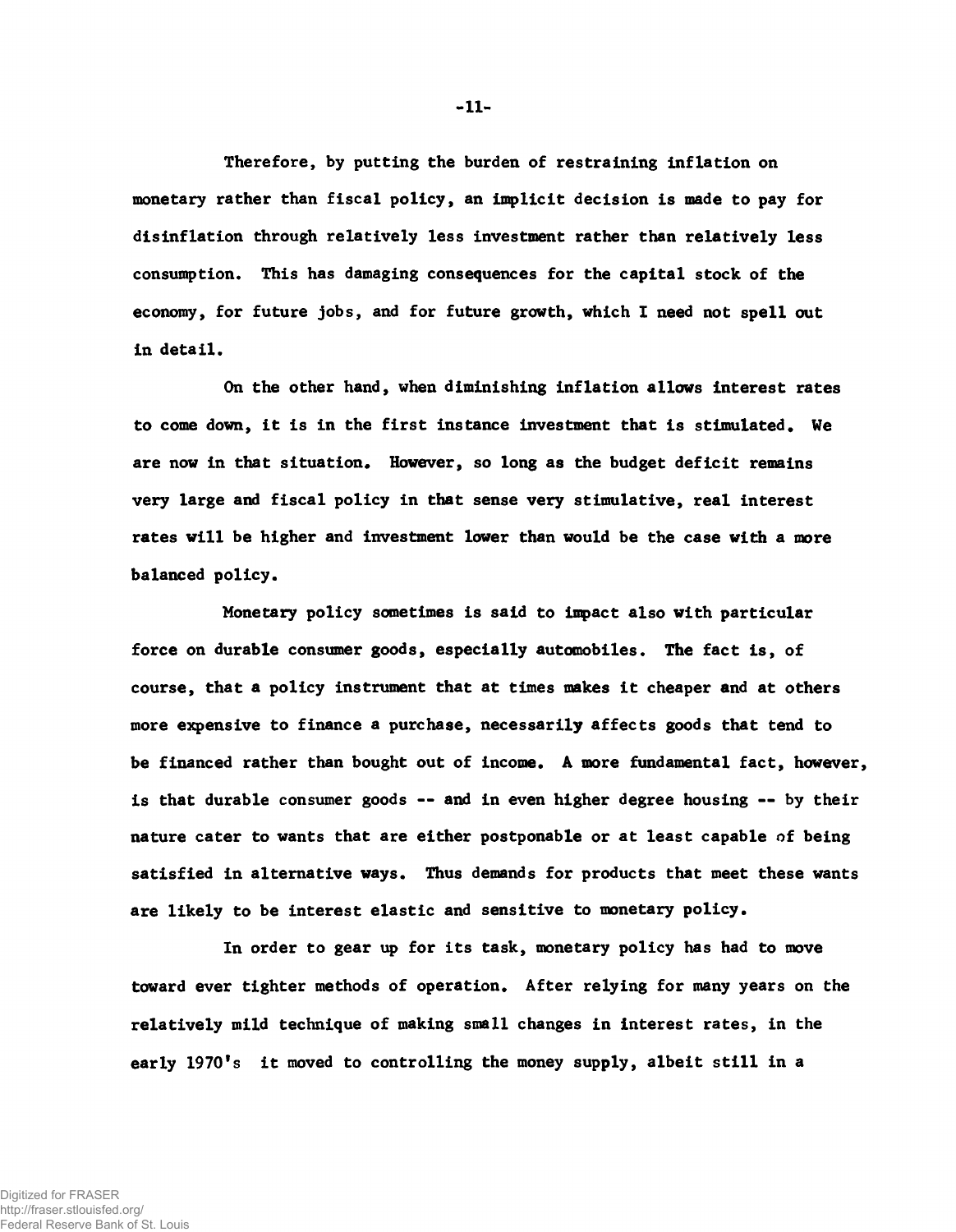**manner that tended to limit volatility of interest rates. When, in 1979, this method too did not seem to have the necessary muscle, the Federal Reserve moved to control of the money supply through control of reserves. It was realized and stated at that time that the new techniques would lead to wider swings in interest rates.**

**The expectation of higher interest volatility, unfortunately, was fulfilled in very high degree. In addition, however, the move to a stricter control of the money supply also led, at certain times, to higher levels of interest rates than had prevailed in the past. When the market was given the function of adjusting the demand for money and credit to the supply provided by the Fed, it turned out that at times this balance could not be attained without very high rates. This has had a severe impact on borrowers, especially those not sheltered in some way by the tax system. However, while recognizing the cost, the new technique did the job of bringing down the inflation.**

**It has been argued by some that even this tighter control of the money supply was not sufficient. Indeed, even under the new technique, there have been considerable fluctuations in the rate of growth of the various monetary aggregates. It does not follow, however, that still tighter control, which might reduce this volatility of money growth, would also reduce volatility of interest rates. It is argued by some that there is some stable rate of money growth that would also stabilize interest rates, some broad highway, as it were, along which money growth and interest rates might gradually and stably move down toward lower levels, with inflation declining in step. In that view, the Federal Reserve has quite unnecessarily taken the**

 $-12-$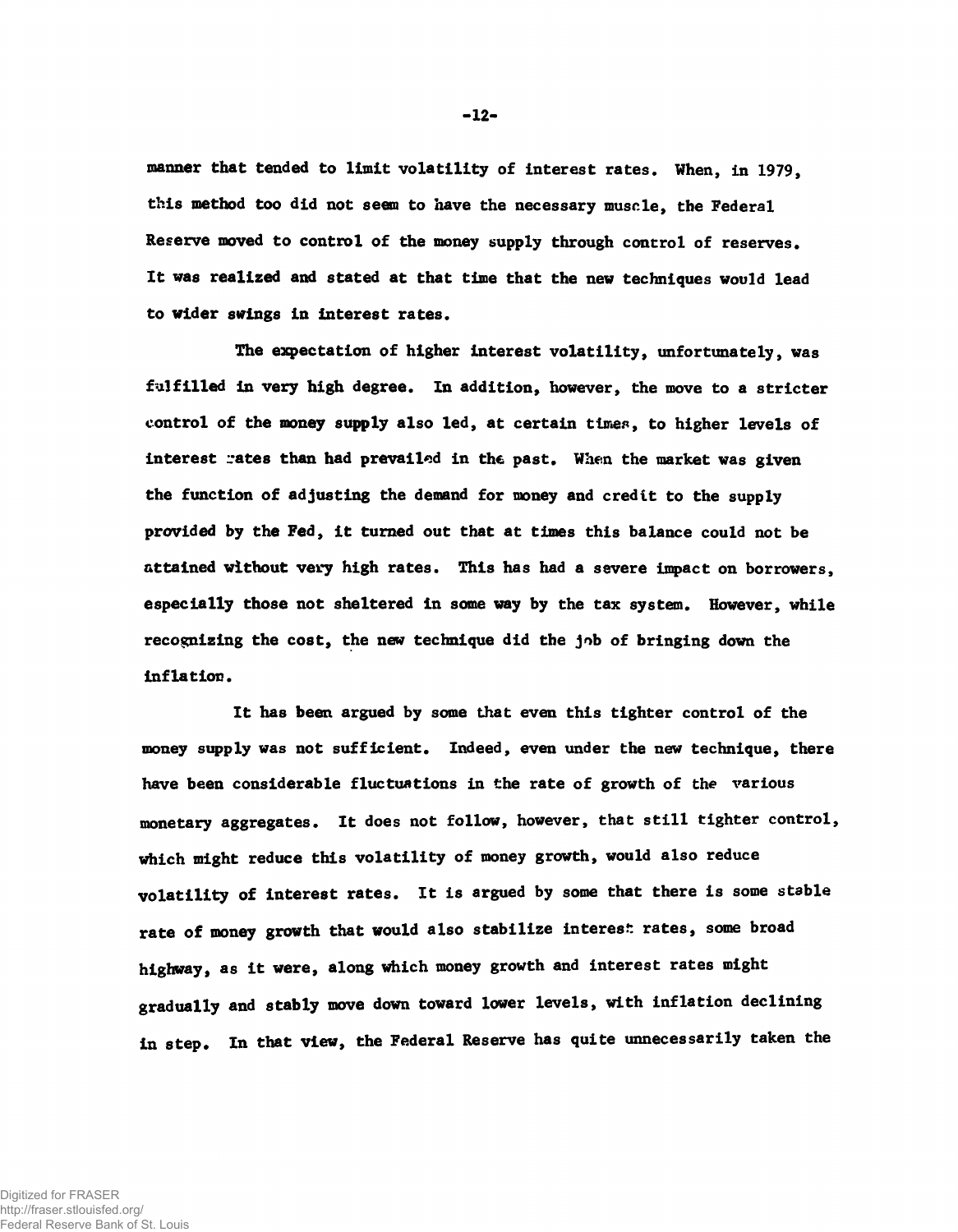**scenic route of jagged peaks and troughs ir< money growth and interest rates.**

**In my view, there is no such happy highway. The economy itself ic not stable, be it by the week, the month, the quarter, or the year. Neither are the demands for money and credit that arise from the economy. Moreover, there is randomness in the demand for money and credit even after allowing for fluctuations in the economy. That randomness can show up in volatility of interest rates given a stable volume of money and credit, or else in volatility of the volume of money and credit given a stable interest rate. Monetary policy can push the instability, vithi;? limits, out of the money supply and into interest rates, or in reverse. It cannot, in a market economy where tens of millions of households and firms borrow, lend, and shift their assets about, eliminate the random element. That poses, of course, the question what distribution of instability between money supply and interest rates is optimal, and whether that distribution has been achieved in practice.**

**In this regard, it has been alleged that both volatility of interest rates and volatility of money growth have contributed to higher interest rates. To me, it seems intuitively plausible that volatility of interest rates would cause lenders to** demand **some kind of a risk premium which on average would raise rates. The alternative view is that volatility of money growth makes the market uncertain about the future rate of inflation, and that it is this uncertainty that generates an interest-rate premium. There is some evidence on this question, from a survey of approximately 500 financial decision makers who were asked about the reasons for high long-term rates. Neither factor was**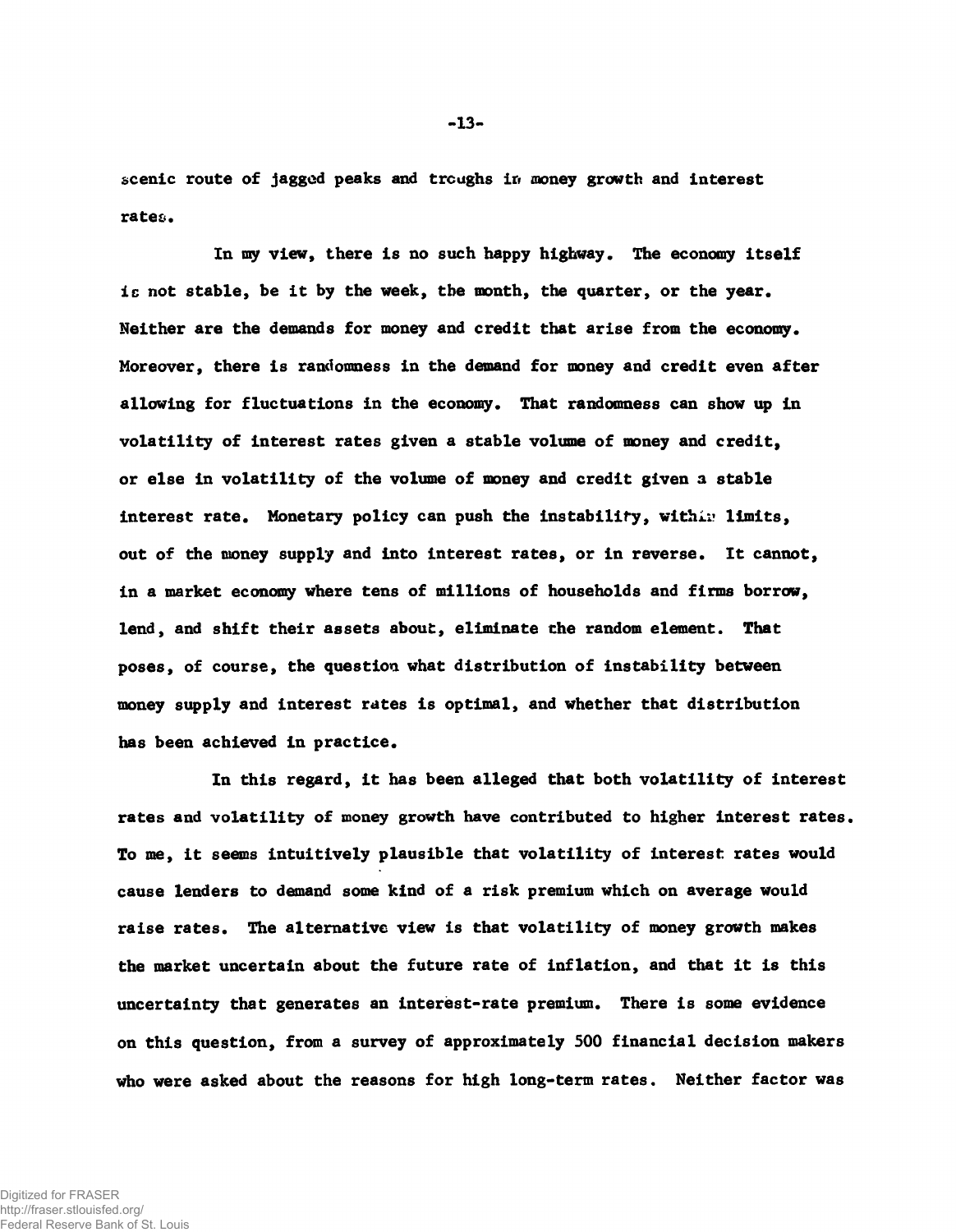**regarded as one of the two most important causes of high long-term rates by more than 3.6 percent of the respondents, and within this small minority those stressing interest-rate volatility considerably outnumbered those stressing money-supply volatility. The two reasons mentioned with overwhelming frequency as most important causes of high rates were fear of resurgence of inflation and the high prospective budget deficit. It would appear, therefore, that instability of interest rates while unquestionably a problem for business, is not regarded by itself as a major cause of high rates.**

**Interest rates have come down substantially as the rate of inflation has come down. Over the long term the Federal Reserve can control interest rates only by what it can do to control the rate of inflation. The close correlation of the rate of inflation and the rate of interest was discovered, conceptually, here at Yale by Irving Fisher some 80 years ago. Fisher thought, at that time, that there would be lags of many years before investors had formed an opinion about the direction of prices. It is a measure of the extreme inflation consciousness of our day that this lag between inflation and long-term interest rates seems to have almost entirely disappeared. Even during the inflationary spurts of the late 1940's and middle 1950's, those long lags still seem to have discouraged an immediate adjustment of interest rates to inflation. Meanwhile, we have built into the behavioral responses of our markets something that demands a much more disciplined policy from the responsible authorities — the quick reaction of markets today not only to inflation itself, but also to its expectations. Given the power and the present inflation-oriented nature of expectations, the scope for fine tuning has greatly diminished.**

 $-14-$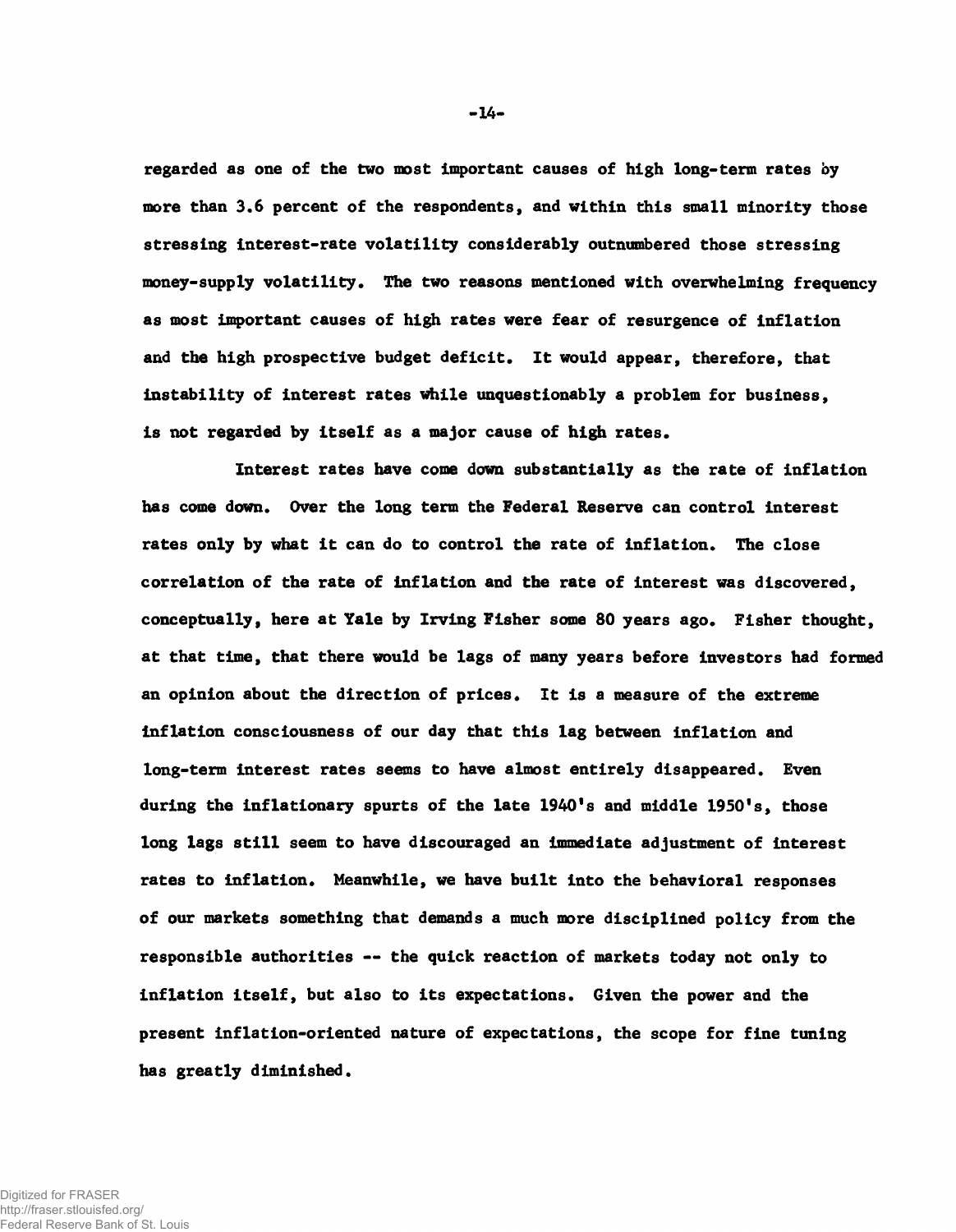**It is partly for these reasons that real interest rates have remained high, particularly at the long end when measured in terms of actual inflation rather than expectations. The survey of financial officers, which I mentioned before, placed expected inflation for the years 1982-87 at slightly over 6 percent, and for the following five years at close to 7 percent. However, in response to a question about the probability of hyper-inflation within the next 10 years, the average response was a one-third probability. It seems that the generation that has lived through double-digit inflation may be scarred for life by that experience. Given such expectations, it is questionable whether the average taxable investor is receiving a positive real interest rate after tax.**

#### **Interest Rates and the Budget**

**The enormous budget deficit contributes in two ways to high real interest rates — if indeed in the light of what I have just said, they are all that high. First, the deficit nourishes the fear of high inflation. Given the circumstances of political life, there is no way in which the central bank can acquire a degree of credibility to totally calm this fear. Second, the demands of the Treasury on the financial markets and on the very limited net savings of the economy create concern about increased "crowding out" as the economy recovers. In this sense, fiscal policy is much more important for business than is monetary policy. Monetary policy cannot, other than quite temporarily, affect real interest rates. Fiscal policy can.**

-15-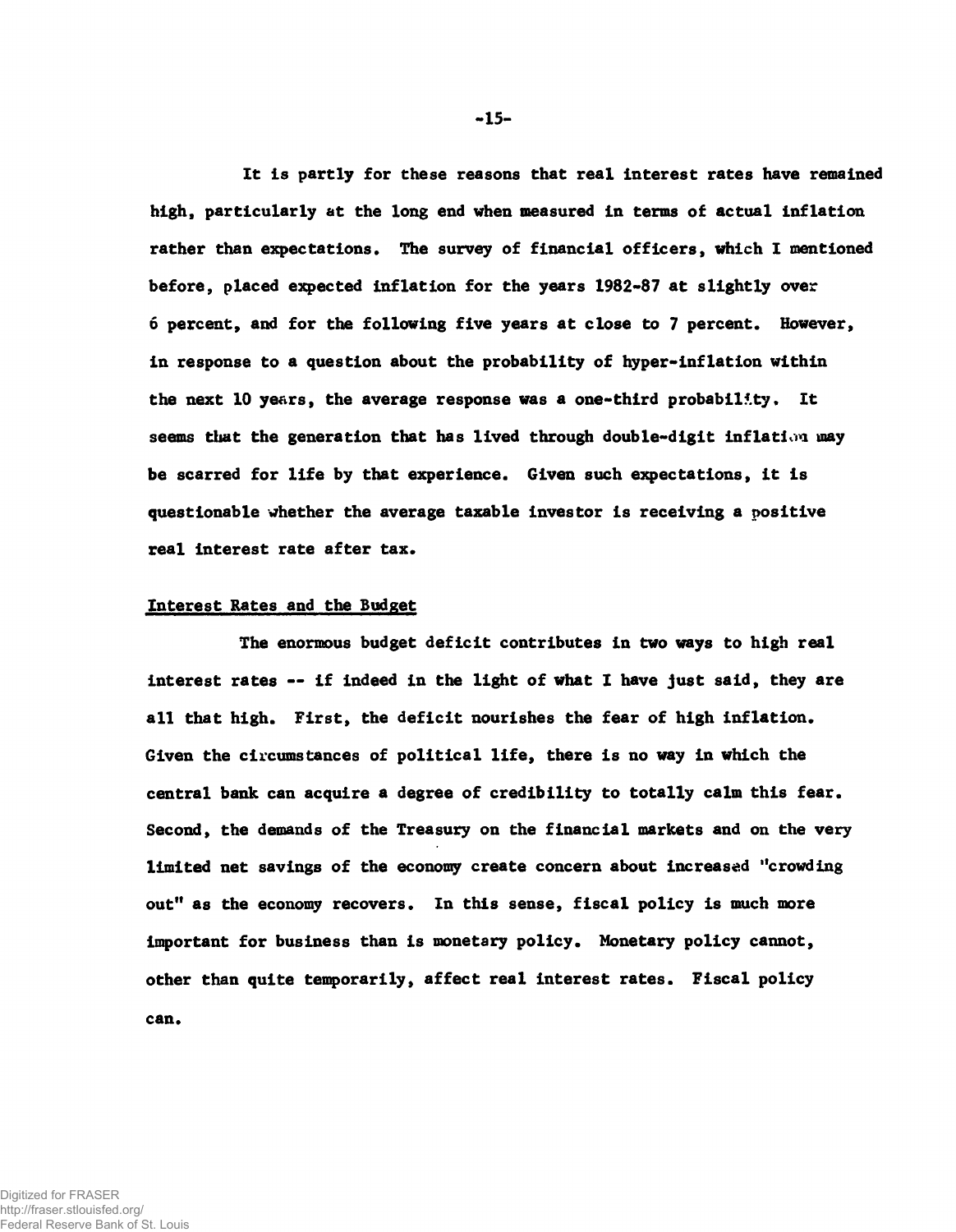**In comparing the size of the deficit with the saving of the economy, it is sometimes argued that it is gross rather than net saving that counts. Gross saving, which includes business and homeowner depreciation, as well as state and local government saving, was approximately \$565 billion or 19 percent of GNP in 1982, while net saving, which excludes depreciation, was \$207 billion or about 7 percent of GNP. A deficit of about \$200 billion, such as now seems in prospect from 1983 through 1985, would absorb a very large part of net saving, even after allowing for some growth of amounts saved and for some amount financed, in effect, by foreign capital inflows. The absorption of gross savings would, of course, be less. The argument is made that depreciation, after all, is not necessarily reinvested, and often not reinvested in the same kind of asset. Hence, more money would be seen to be available to finance the deficit if we include the proceeds of depreciation. However, this would be at the expense of deterioration in the existing capital stock, which would tend to depress growth of output.**

**In recent years actual investment may not have been seriously deficient in terms of the resultant capital stock, although higher investment probably would have produced higher productivity gains and growth. Investment from depreciation allowances permitted by the tax system, however, has been insufficient to finance maintenance of the capital stock, owing to original cost depreciation, even though the inadequacy of this form of depreciation has been moderated by accelerated depreciation methods and investment tax credits. Many businesses, therefore, have had to borrow in order to maintain their capital stock, or, if you like, to pay the dividends they had not earned.**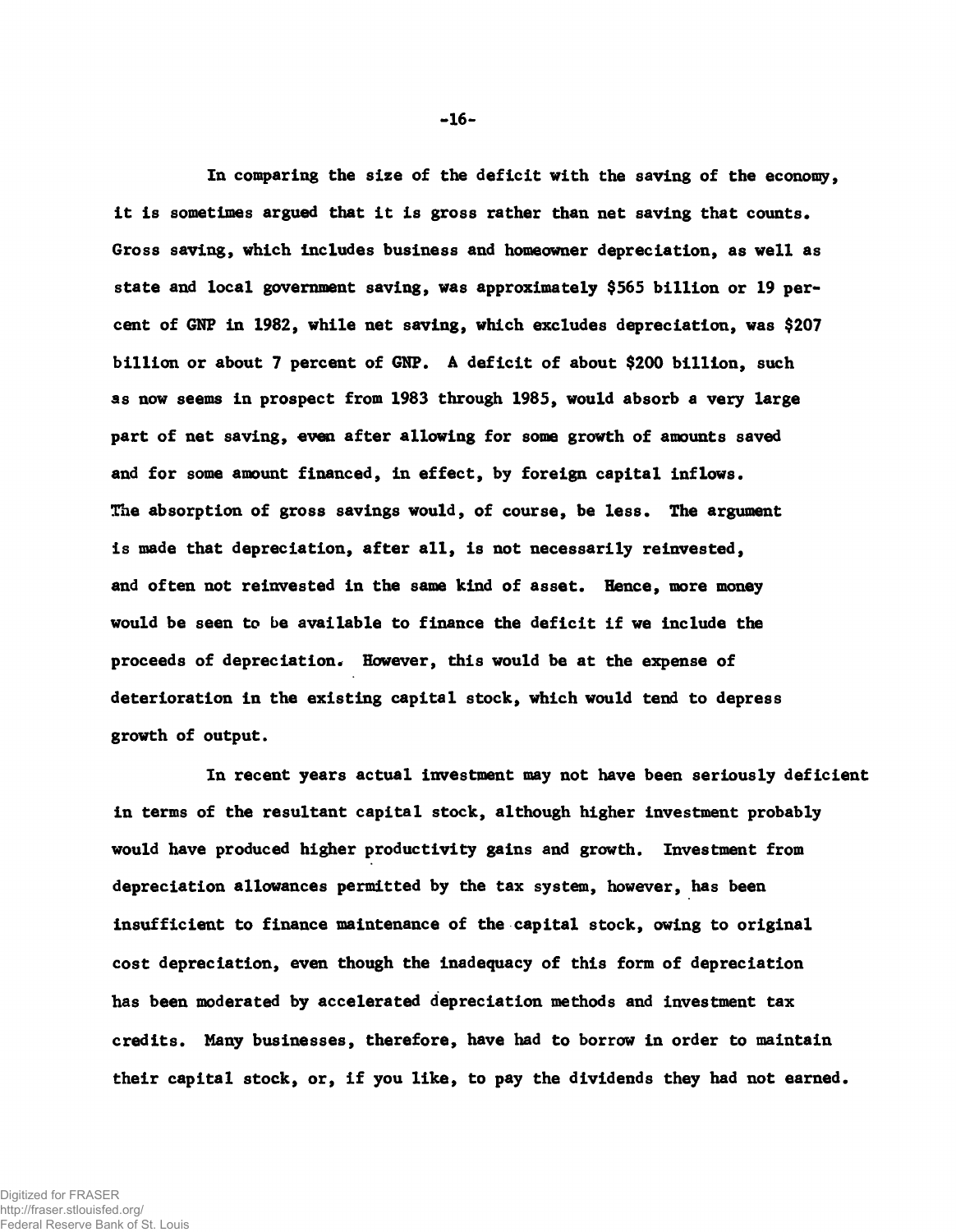**At a minimum, they have had far less retained profits to work with than their accountants claimed to think. Tax depreciation, in other words, has been made inadequate by inflation. This inadequacy — while it has helped to hold down government borrowing — has nevertheless thrown an added burden on business. Although it has had a zero net impact on the capital market, it has contributed, in effect, to such "crowding out" of new investment as there has been. It is already accounted for in a lower federal deficit and higher business demand for credit. Therefore, it cannot be looked to as a factor helping, on balance, to reduce the pressure of the federal deficit on the supply of saving. This situation has undergone some change very recently, as accelerated depreciation coupled with the decline in inflation has enabled tax depreciation to exceed economic depreciation.**

### **International Effects of Monetary Policy**

**Returning to the effects of monetary policy, business has been impacted also through the effect of monetary policy on the international value of the dollar. Under a regime of floating exchange rates, some variability has to be expected. A rigorous control of the money supply, however, is likely to widen these fluctuations. Volatility of interest rates leads to volatility of exchange rates, although the relationship of interest rates and exchange rates does not seem to be all that close. Furthermore, as inflation has been brought down relative to inflation abroad, the dollar has tended to appreciate. This has helped in reducing inflation. But when the level of the dollar pushes the balance of payments into a large current-account deficit, it evidently is above its normal past relationship to other currencies. The United States then is becoming a capital importer.**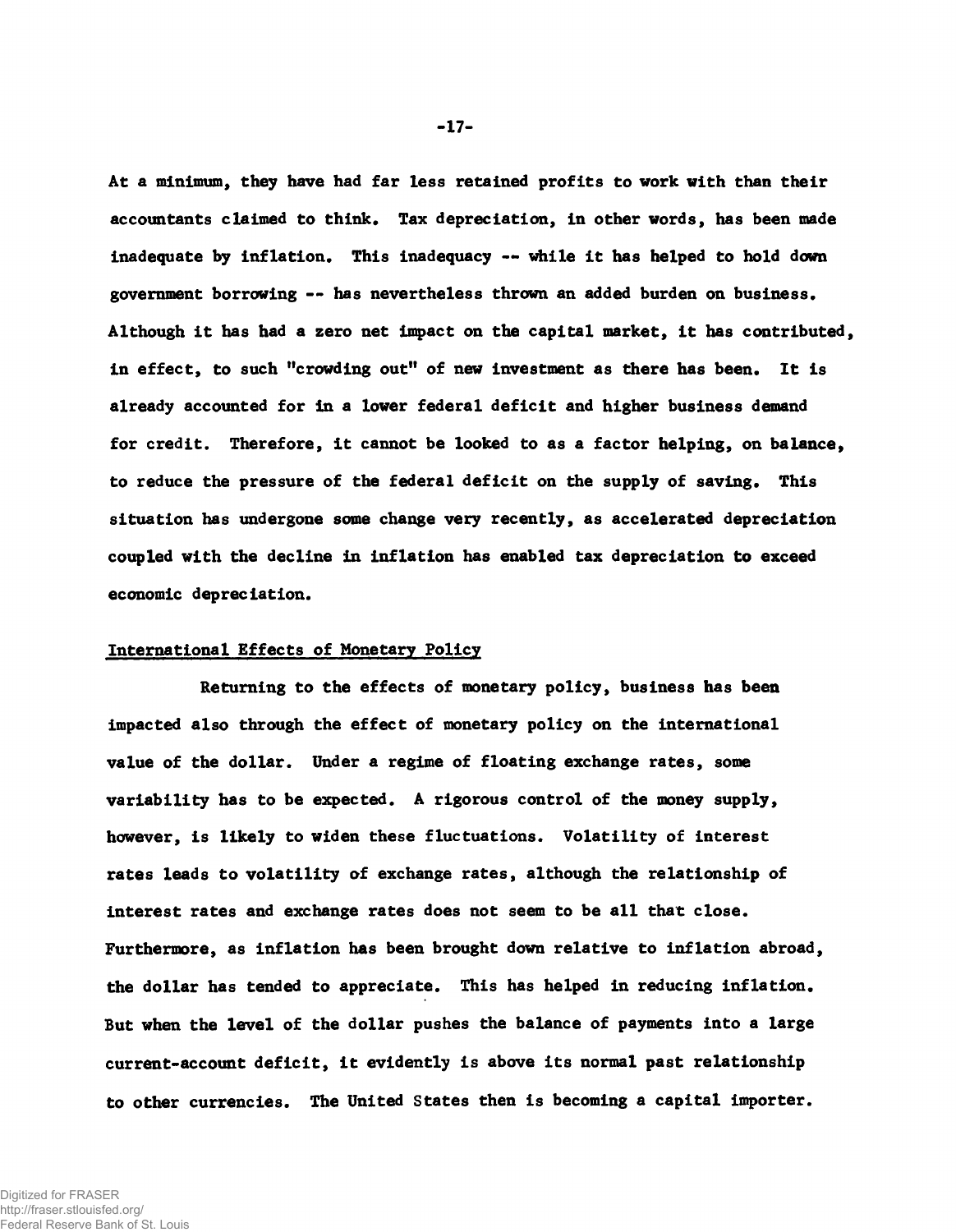**That reflects neither its historical role nor its character as one of the world's richer countries. It reflects merely the capital shortage created by the budget deficit.**

**As inflation comes down worldwide, there is reason to expect that exchange-rate fluctuations will diminish. Moreover, pursuit of a moneysupply target need not inevitably be at odds with efforts to reduce exchangerate fluctuation. Some central banks, like the German Bundesbank, have been able to pursue a money-supply target successfully while also giving weight in their monetary policy to the foreign-exchange rate. In part, this has been accomplished by allowing for some variability of money growth within the target band. Some compromise between domestic money-supply targeting and foreign-exchange-rate considerations, therefore, seems possible and would, in my view, be desirable. Wide swings in exchange rates that are quickly reversed obviously are of no value other than for the purpose of limiting capital flows and equating them to the surplus or deficit in the current account.**

## **Incomes Policy Against Inflation**

**In closing, I would like to address myself to one area of policy that I have not dealt with — incomes policy. The first thing to say about incomes policy is that there seems to be no good one. Leaving aside our disastrous experience with wage and price controls, which I do not consider an incomes policy, we have accumulated a record of at least three partial or total failures — the Kennedy-Johnson guideposts of the early 1960's, the Carter guideline of 1978, and the legislative proposal for "real wage insurance," submitted by the Carter administration but not enacted. We also**

**-18-**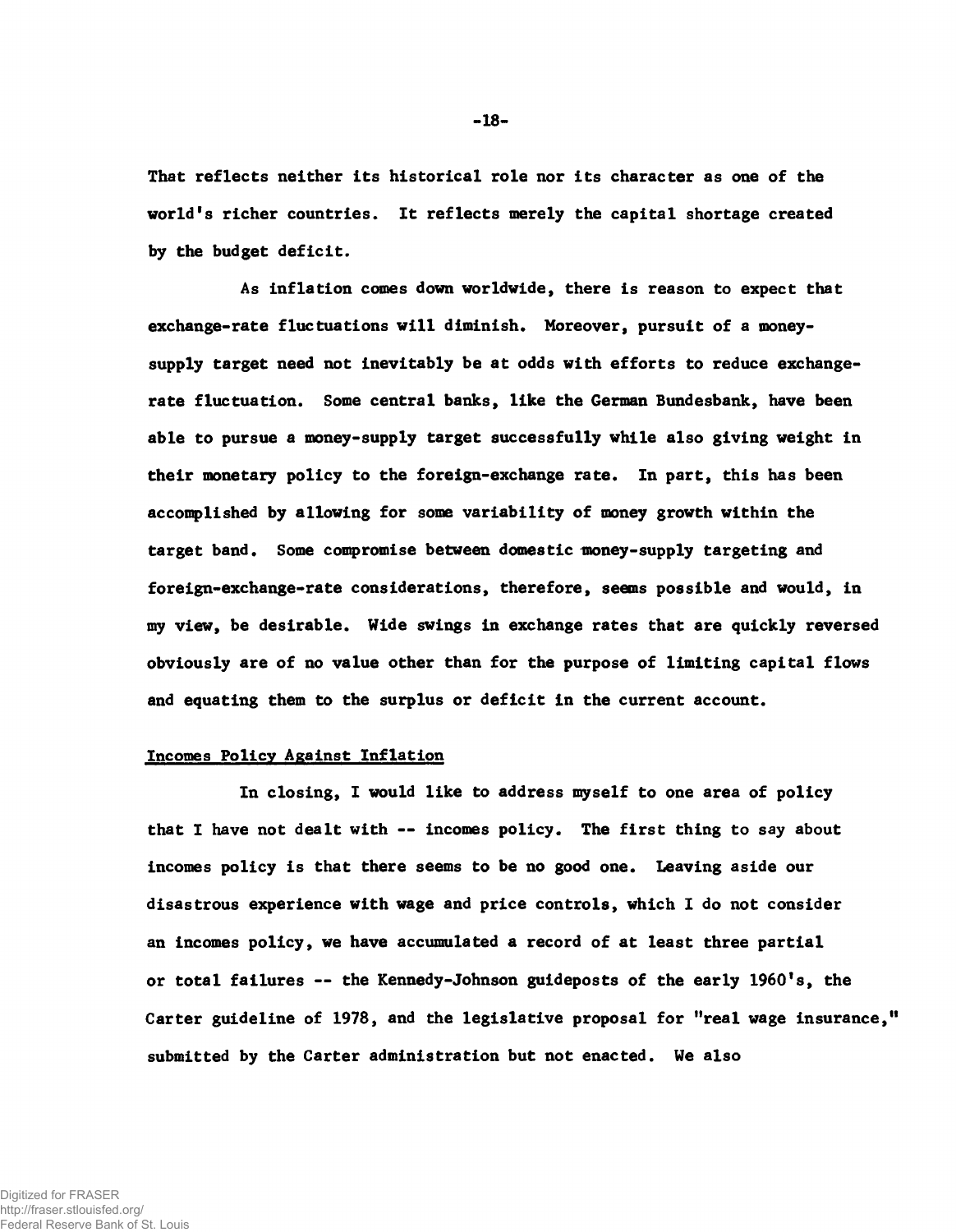**have had considerable debate about tax-oriented incomes policies (TIP) of which the real wage insurance proposal was one version.**

**Of incomes policies it has often been said that they do not work, and if they did they would not work in the United States. Perhaps that is true, and perhaps it is vain to pursue the topic. But, with 11 million people unemployed, it seems to me that no possibility should be left unexplored. Surely there must be better ways of dealing with inflation than we have pursued so far even though I rule out the alternative of letting the inflation run.**

**The dictum that an incomes policy holds least promise in the United States is based on the great size and diversity of the economy, the vast number of conflicting interests involved, and the absence of cohesive employer and labor organizations that could negotiate and make responsible commitments. But in one other respect the United States has an advantage for the application of wage-price agreements that other countries lack: wages and prices are very closely tied together. Increases in either variable tend to be followed by increases in the other, making allowance for productivity gains. The same happens on the way down, as we are now observing. Oil shocks and food shortages can disrupt the relationship. So can movements in the dollar. But given the relatively low dependence of the economy on imports — although it has increased the United States does not experience the massive changes in living costs as a result of changes in import prices to which many other countries are exposed.**

**Wages and priccs may part company also when changes occur in the shares of labor and capital in national income. Over many years, however, this distribution has not changed very much in the United States. Labor**

 $-19-$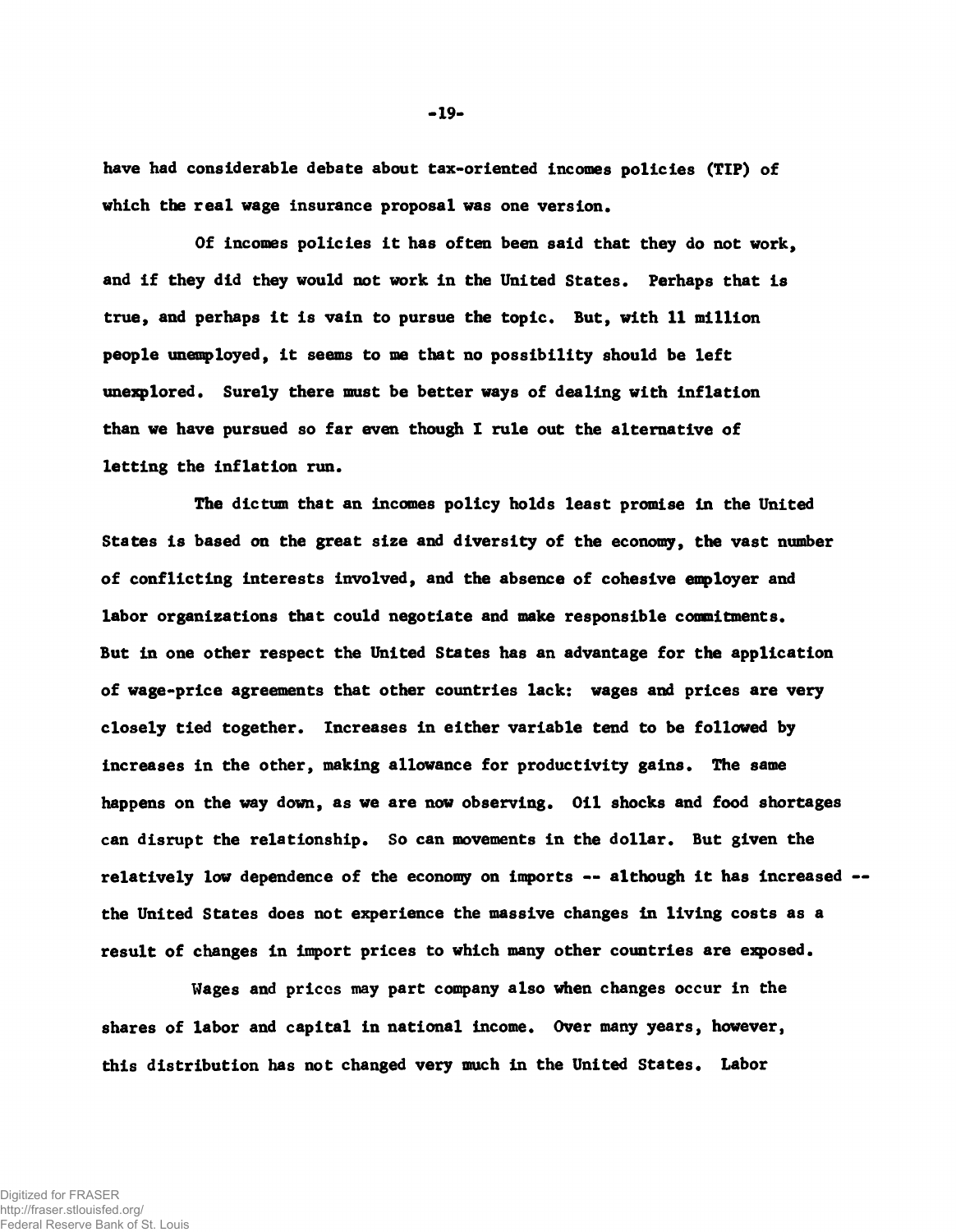**over time has been getting about 75 percent of national income, although since 1940 there has been a perceptible trend in the direction of a greater share for labor which in 1982 reached 79 percent. In the absence of such shifts and cyclical swings, any increase in wages that labor can get must eventually equal productivity gains allowing for changes in terms of trade. If prices are stable, wages will tend to rise at the productivity rate, on a national average. If there is inflation, wage increases will tend to run ahead of it by the productivity margin. Labor under these conditions gets its share of the increase in output, and so does capital. That is all there is, and all either can get.**

**Under these circumstances, it seems plausible that if wage increases were to slow down, price increases would slow likewise. In real terms, labor and capital would both get as much as they would had prices continued to rise. At the present time, this slowing of wages and prices is being brought about gradually and painfully by monetary restraint. If it were done by voluntary cooperation of labor and business, much of the pain would disappear. A possible framework for such cooperation might be the following.**

**Business firms might give annual wage increases in two steps. The first step would be a moderate increase, only partly allowing for inflation. If this pattern were widely followed, inflation would diminish. The firms in question would then have no incremental profits from wage restraint, and the employees would have no loss in real wages. If, nevertheless, prices continue to rise unchecked, businesses are likely to have incremental profits from the initial wage restraint. There would then come in to play a second pay increase to compensate for the real wage loss, which might take the form of profit sharing. A framework for this, if not the full particulars, might be laid down in the wage contract.**

 $-20-$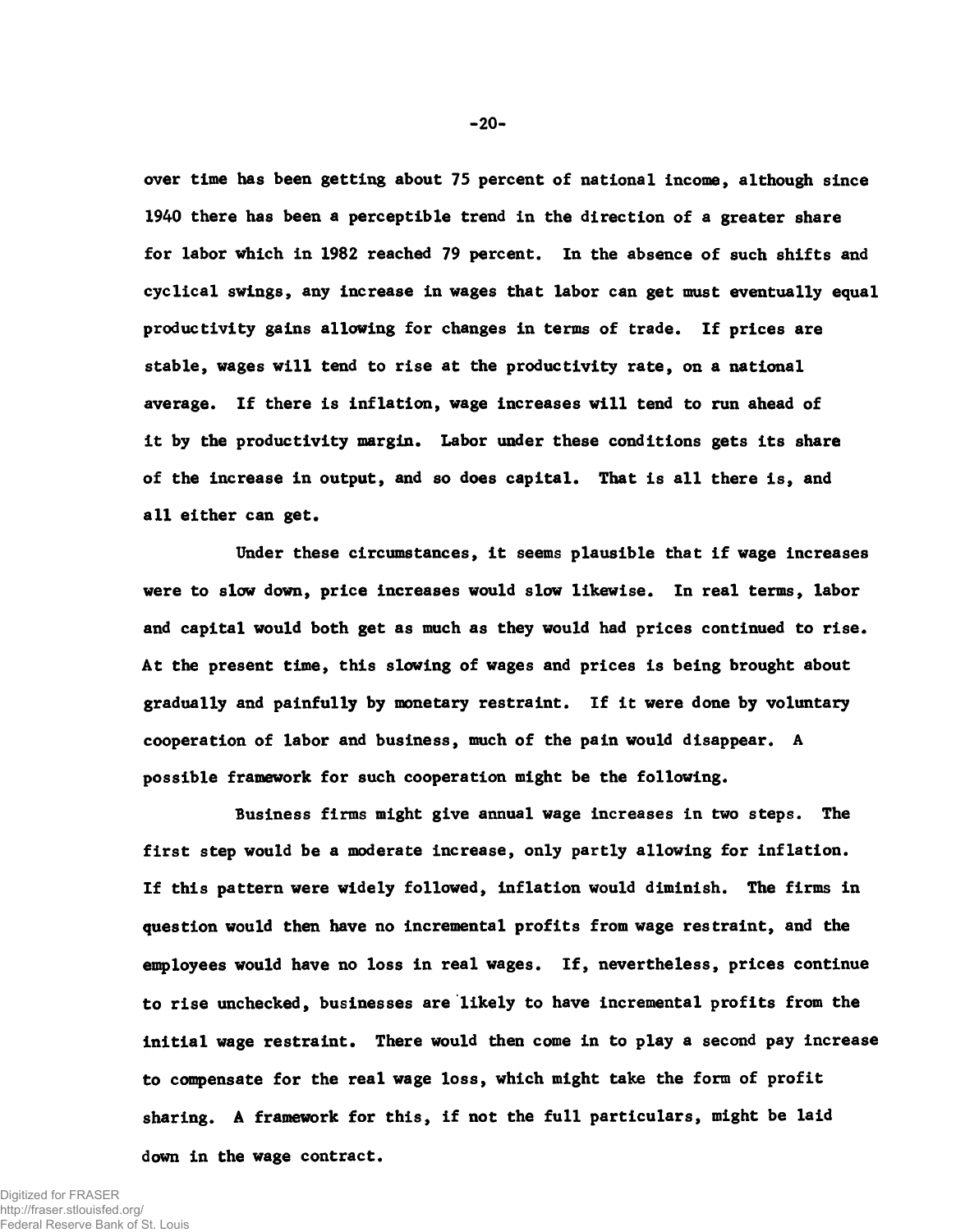**A difficulty in negotiating plausible wage agreements on this basis is that the real wage gain of labor depends on the general movement of prices, while the incremental profits of a firm depend on the movement of its own prices. In other words, what is true of the economy on average, need not be the case for each firm. A firm might have negotiated such an agreement, and might have held down its prices in line with its more moderate wage increase. There would then be no incremental profits from which to pay a second-stage wage increase. Yet that second-stage increase would be needed if the initial pay increase had left the employees with a real wage loss, given subsequent inflation. Spelling out the nature of the difficulty, however, may exaggerate the precision of the procedure, and reasonable wage agreements of this kind may nevertheless be feasible.**

**A necessary condition for the success of this technique is that it be widely practiced. The more moderate wage increase in the first step will hold down the general price level only if the cost relief affects a large part of private output. In that case, if inflation follows wages down, the secondstage wage increase would be small or zero, with no impairment to real wage gains. If only a small minority of firms were to practice the approach, the price-restraining effect would be small. A second-stage wage increase then would be expected of these firms, nullifying whatever initial favorable effect on prices had occurred. Moreover, these firms might have difficulty financing the second-step wage increase, since they would not have raised prices and would not have incremental profits. The expectation that a firm might find itself in this position might cause the firm to raise prices along with the general rate of inflation even if the first wage step justified a**

 $-21-$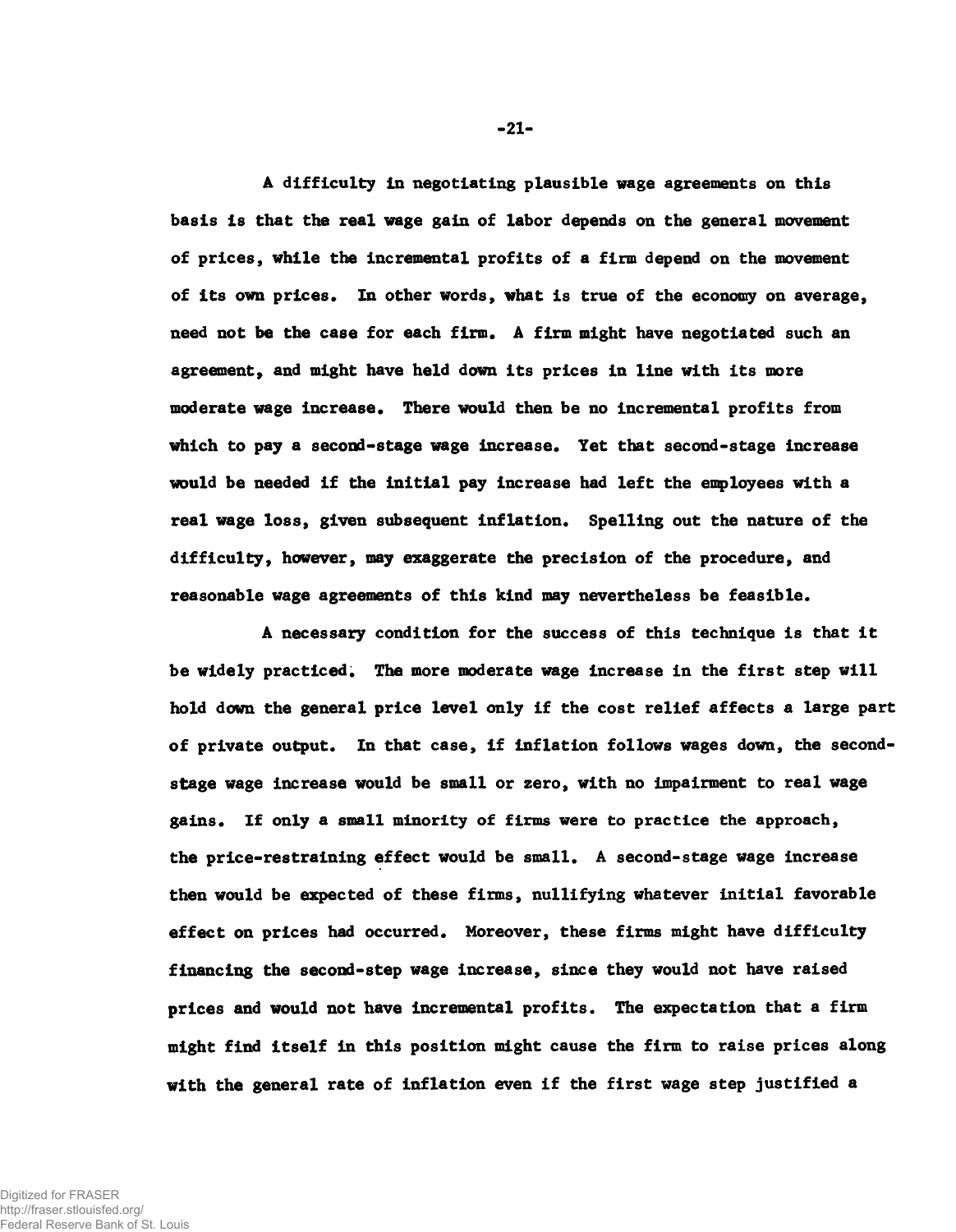**smallec price increase. This would make the procedure ineffectual and probably unacceptable to the employees.**

**It is far from clear, therefore, whether such a plan could be instituted without some form of governmental action. Perhaps a broad-based understanding between business and labor would suffice, which unfortunately is harder to negotiate in our country than anywhere else. Perhaps there is an opportunity here for development of an industrial dialogue that we have not had in the past.**

**A prototype of the two-stage wage increase is the bonus system practiced by many firms in Japan. Hie bonus, as I understand it, is negotiated as part of the annual agreement, but it may nevertheless be contingent on subsequent profits. It helps to protect Japanese labor against unexpected inflationary developments during the course of the year.**

**A procedure along these lines might take some of the pressure off monetary policy. It would permit a faster rate of economic growth with a given rate of money growth, as the inflation component of nominal growth diminished and the real component expanded. It would indeed involve a temporary suspension, a kind of truce, in the continuing struggle over income shares. I doubt that in the long run it is either feasible or desirable to seek to minimize this effort, which has been one of the driving forces of productivity gains. But, at our present level of unemployment, it does not seem unreasonable to ask that those who are employed moderate their demands so that those looking for work can find it.**

Digitized for FRASER http://fraser.stlouisfed.org/ Federal Reserve Bank of St. Louis